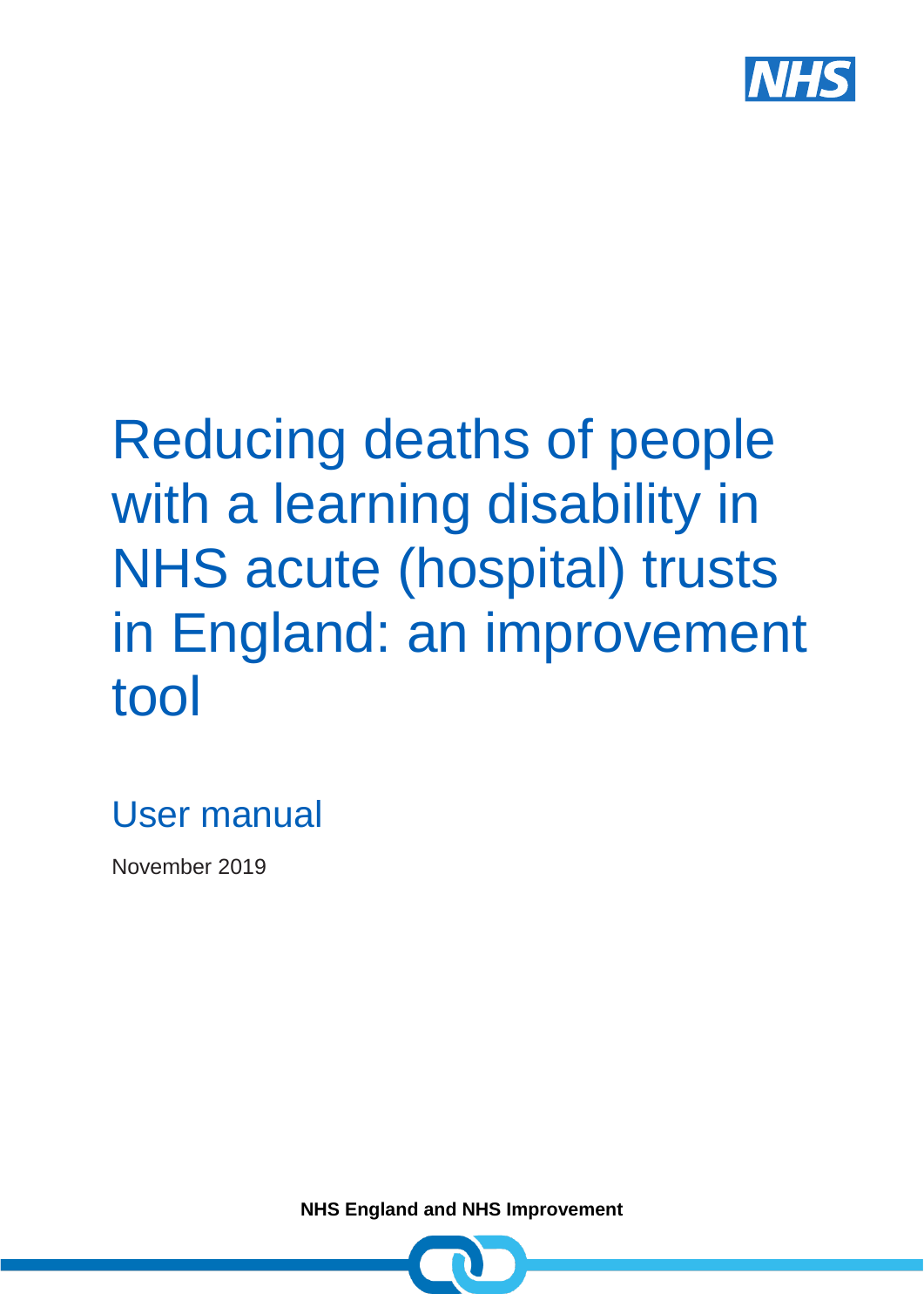### **Contents**

| National improvement standards and improvement measures3       |  |
|----------------------------------------------------------------|--|
|                                                                |  |
|                                                                |  |
|                                                                |  |
|                                                                |  |
|                                                                |  |
|                                                                |  |
|                                                                |  |
|                                                                |  |
| Links with the Learning Disability Review (LeDeR) programme 10 |  |
|                                                                |  |
|                                                                |  |
|                                                                |  |
|                                                                |  |
|                                                                |  |
|                                                                |  |
|                                                                |  |
|                                                                |  |
|                                                                |  |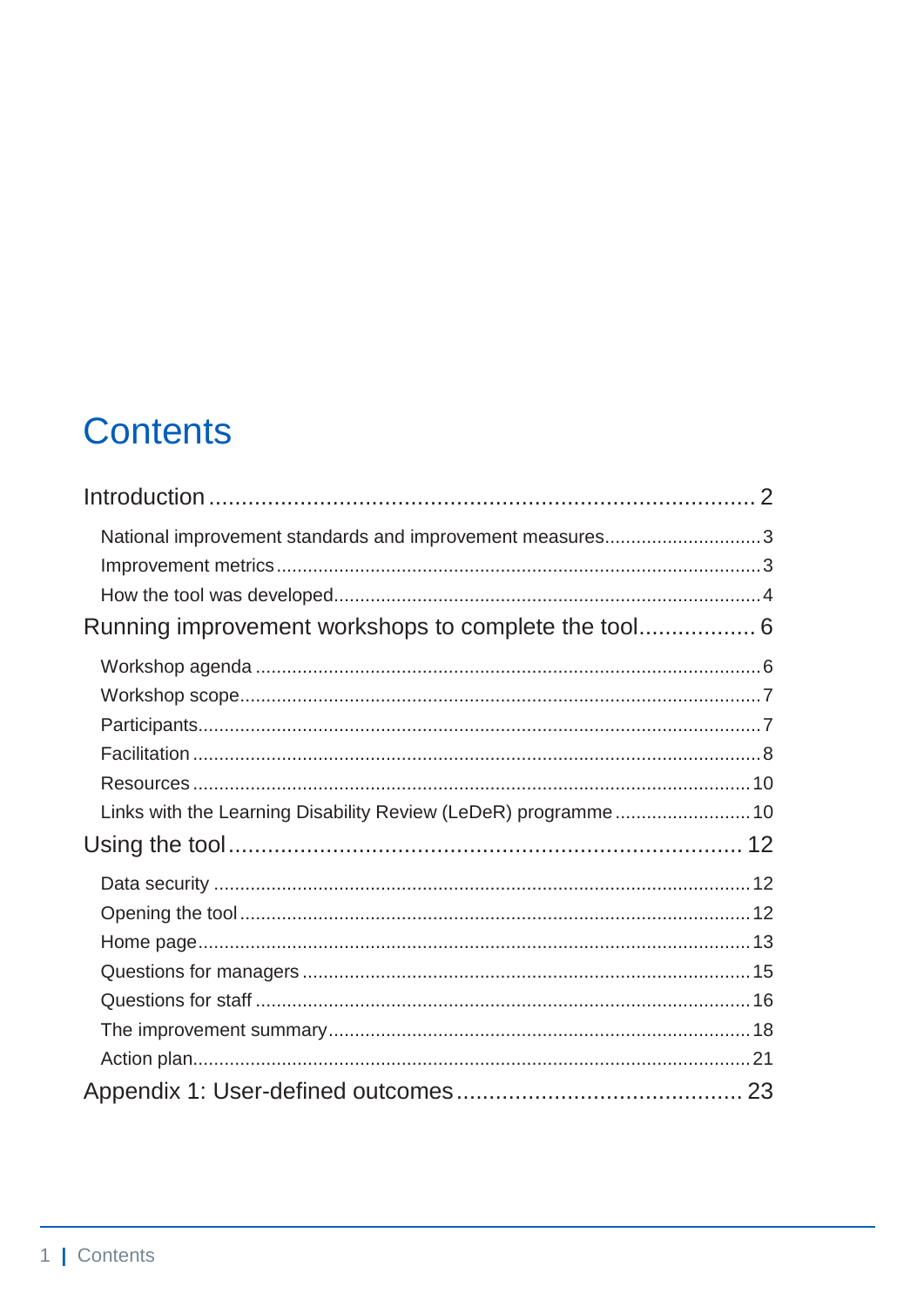# <span id="page-2-0"></span>Introduction

People with a learning disability die earlier than the general population<sup>1</sup> and this is understandably a significant concern for policy-makers, families and self-advocates alike.<sup>2</sup>

In many instances premature deaths are not the inevitable result of health differences that are inherently associated with the cause of a person's learning disability but rather a consequence of differential exposure to known and identifiable determinants of health. $3$  A death is considered to be preventable if, in the light of understanding of the determinants of health at the time of death, all or most deaths from that cause could be avoided through public health interventions in the broadest sense.

Similarly a death is described as amenable (treatable) if, in the light of medical knowledge and technology available at the time of death, all or most deaths from that cause could be avoided through good quality healthcare. There is compelling evidence that significant numbers of deaths of people with a learning disability in NHS acute (hospital) trust services are amenable to better healthcare. 4

In combination avoidable deaths are considered to be all those defined as preventable, amenable or both.

We have developed this improvement tool to help NHS acute (hospital) trusts evaluate and understand the capability of their systems and structures to reduce premature mortality of people with a learning disability in their care, and to make improvements where needed.

The tool is for use:

• on a voluntarily basis by acute NHS (hospital) trusts providing inpatient and outpatient hospital services

<sup>1</sup> Heslop P, Blair PS, Fleming P, Hoghton M, Marriott A, Russ L (2013) *The Confidential Inquiry into premature deaths of people with learning disabilities.* University of Bristol: Bristol. <sup>2</sup> Department of Health and Social Care (2018) *The government response to the Learning Disabilities Mortality Review (LeDeR) Programme second annual report*. London: DHSC <sup>3</sup> Emerson E, Baines S, Allerton L, Welch V (2012). *Health inequalities and people with learning disabilities in the UK: 2012*. Improving Health and Lives: Learning Disabilities Observatory. <sup>4</sup> Hosking FJ, Carey IM, Shah SM, et al (2016) Mortality among adults with intellectual disability in England: comparisons with the general population. *Am J Public Health* 106(8): 1483-90.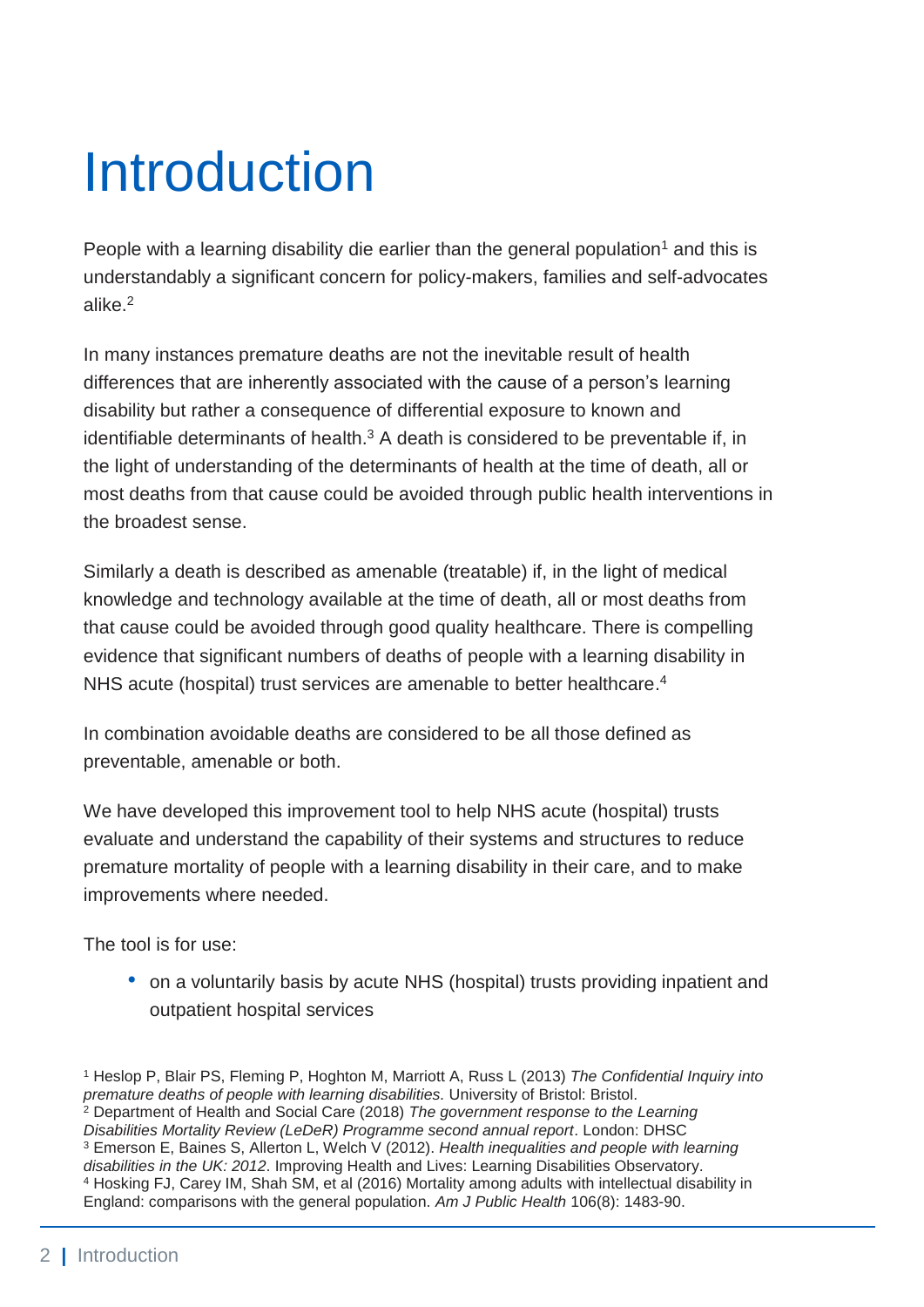• by NHS England and NHS Improvement when providing targeted or mandated support to trusts, in accordance with the Single Oversight Framework.

#### <span id="page-3-0"></span>National improvement standards and improvement measures

In June 2018 NHS Improvement published the learning disability improvement standards for all NHS trusts.

These are supplemented by a framework of improvement measures or actions that trusts are expected to take to make sure they can meet the standards and deliver

the outcomes that people with a learning disability and their families expect. A mapping exercise with the Care Quality Commission (CQC) suggests that trusts that deliver these improvement measures are likely to be more concordant with CQC's key lines of enquiry (KLOE).

#### <span id="page-3-1"></span>Improvement metrics

When developing the NHS learning disability improvement For acute hospitals in particular:

- delivering rights-focused improvement measures is associated with CQC's effective and responsive KLOEs
- inclusion and engagement of people and families is linked with CQC's caring and responsive KLOEs
- taking action to implement the workforce improvement measures supports CQC's safe, effective and well-led KLOEs.

standards and improvement measures, people with a learning disability and their families and carers described the key outcomes that mattered to them when accessing universal healthcare services (see [Appendix 1\)](#page-23-0).

We then worked with system partners and professionals to identify measurable attributes of service performance, or metrics, that align with these outcomes. Metrics for managers focus on how services are structured – that is, the provision of appropriate resources, policies, etc. Metrics for staff examine the processes by which care and support is actually provided to people with a learning disability who use trusts' services.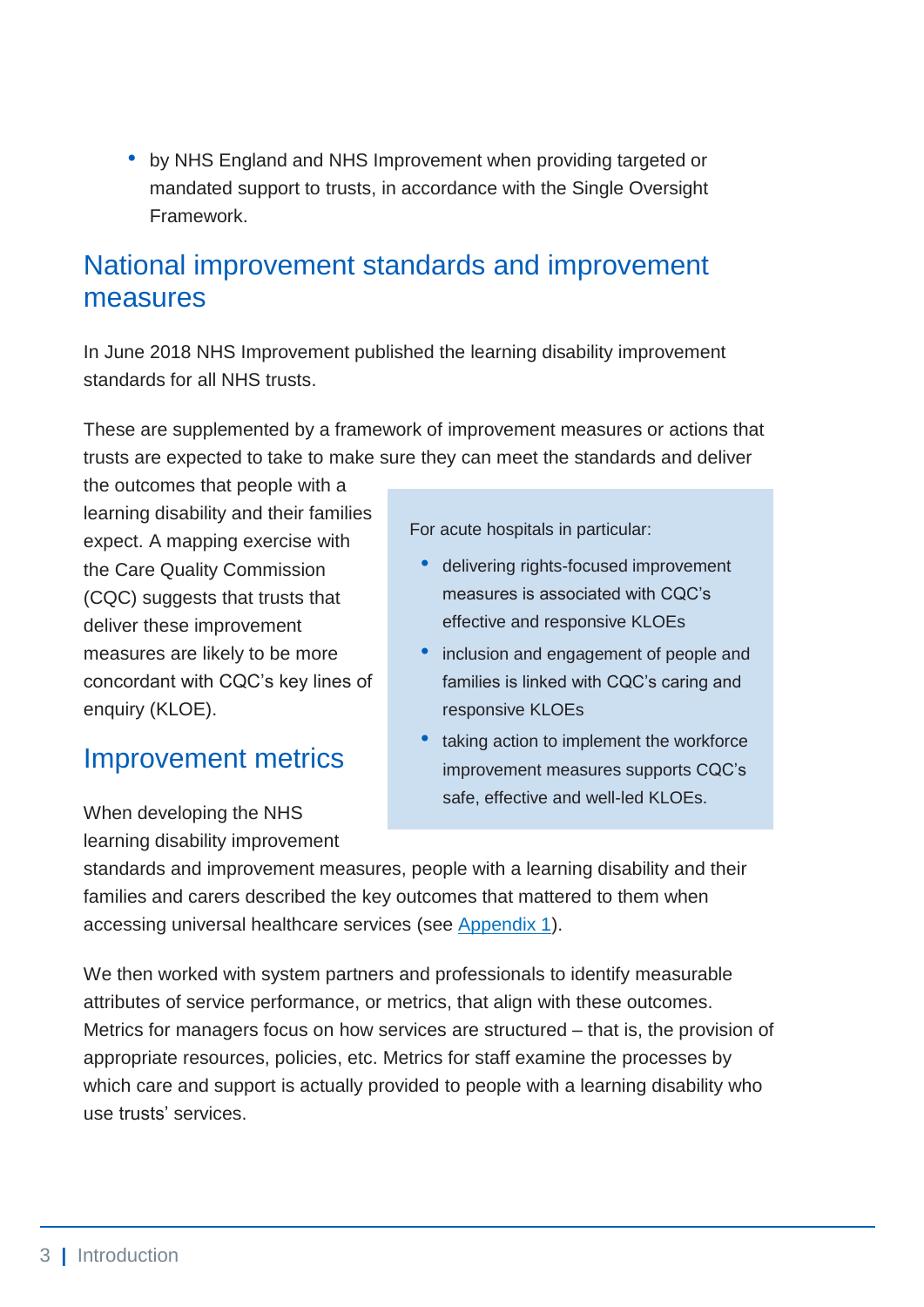Following publication of the Learning Disabilities Mortality Review (LeDeR) programme's second annual report, <sup>5</sup> we worked with partners from the LeDeR programme to identify a critical subset of metrics which reflect the consistent findings from mortality reviews. These were used to develop this improvement tool and are particularly concerned with:

- systems issues
- interagency and interdepartmental communication and working
- adherence to legislation and guidance, particularly the Mental Capacity Act (2005)
- direct provision of care
- the need for training
- communication with non-professionals, ie families, carers and people with a learning disability.

#### <span id="page-4-0"></span>How the tool was developed

The tool has been rigorously developed and piloted.

- Our action orientated learning process involved four plan–do–study–act (PDSA) cycles.
- Four pilot sites were identified, one in each of the NHS England and NHS Improvement regions at the time. <sup>6</sup> These varied in size, local geography and the provision of hospital liaison services.
- Pilot work was locally supported by the trusts' executive leads for learning disability.
- A preliminary spreadsheet was developed to cross-reference manager and staff metrics against the NHS learning disability standards and improvement measures.
- Levels of analysis and how findings are presented were modelled and agreed.
- Each pilot site hosted a day of externally facilitated workshops for managers and frontline staff to:

<sup>5</sup> The Learning Disabilities Mortality Review (LeDeR) Programme (2018) *Annual report*. Bristol: Norah Fry Centre for Disability Studies.

<sup>&</sup>lt;sup>6</sup> There are now seven NHS England and NHS Improvement regions.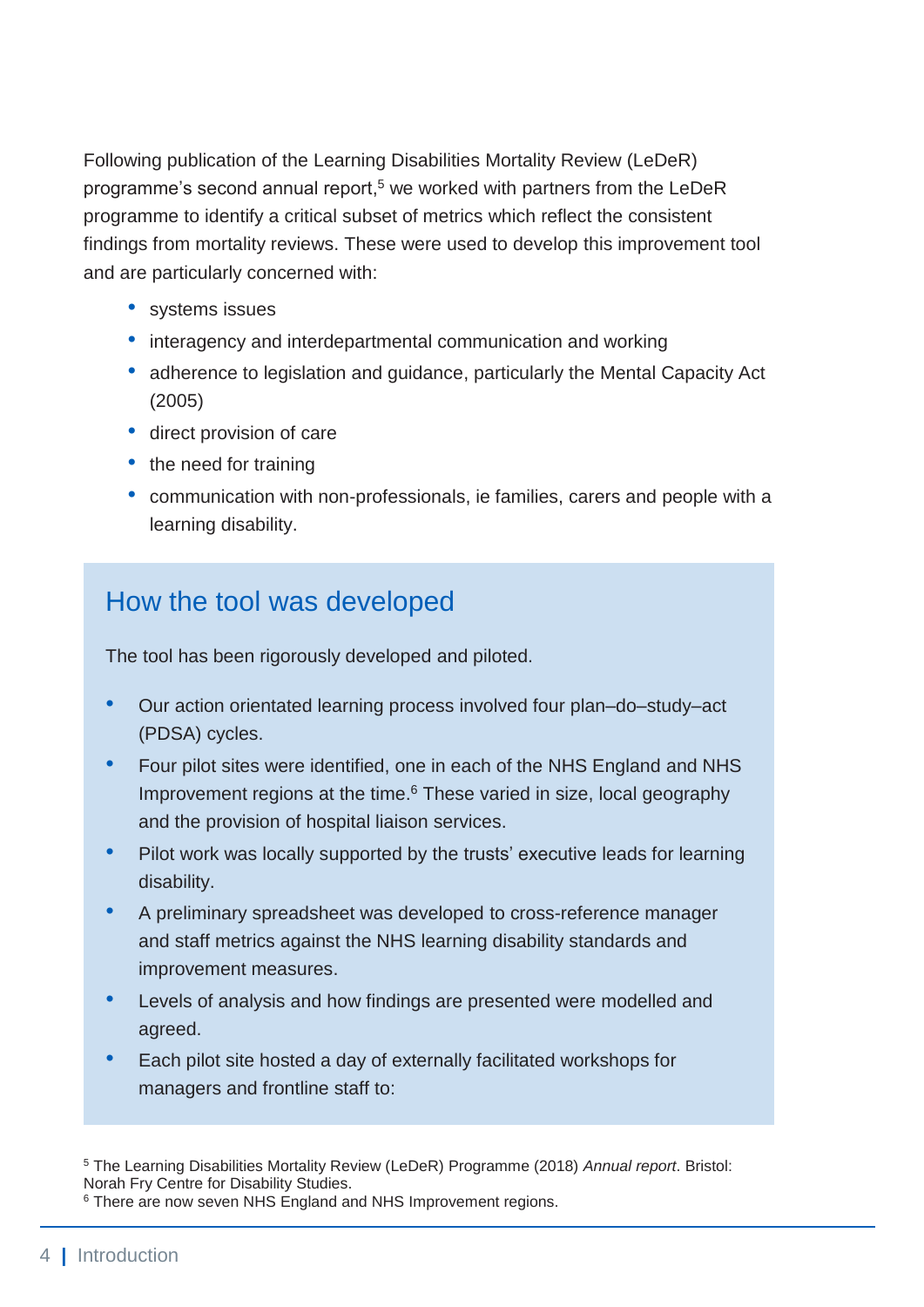- enter consensus answers to sets of questions into the tool
- consider the summary performance reports generated by the tool and its potential utility in informing local improvement planning processes
- most importantly, gather feedback about the tool and its use.
- Successive revisions of the tool were tested by the pilot sites.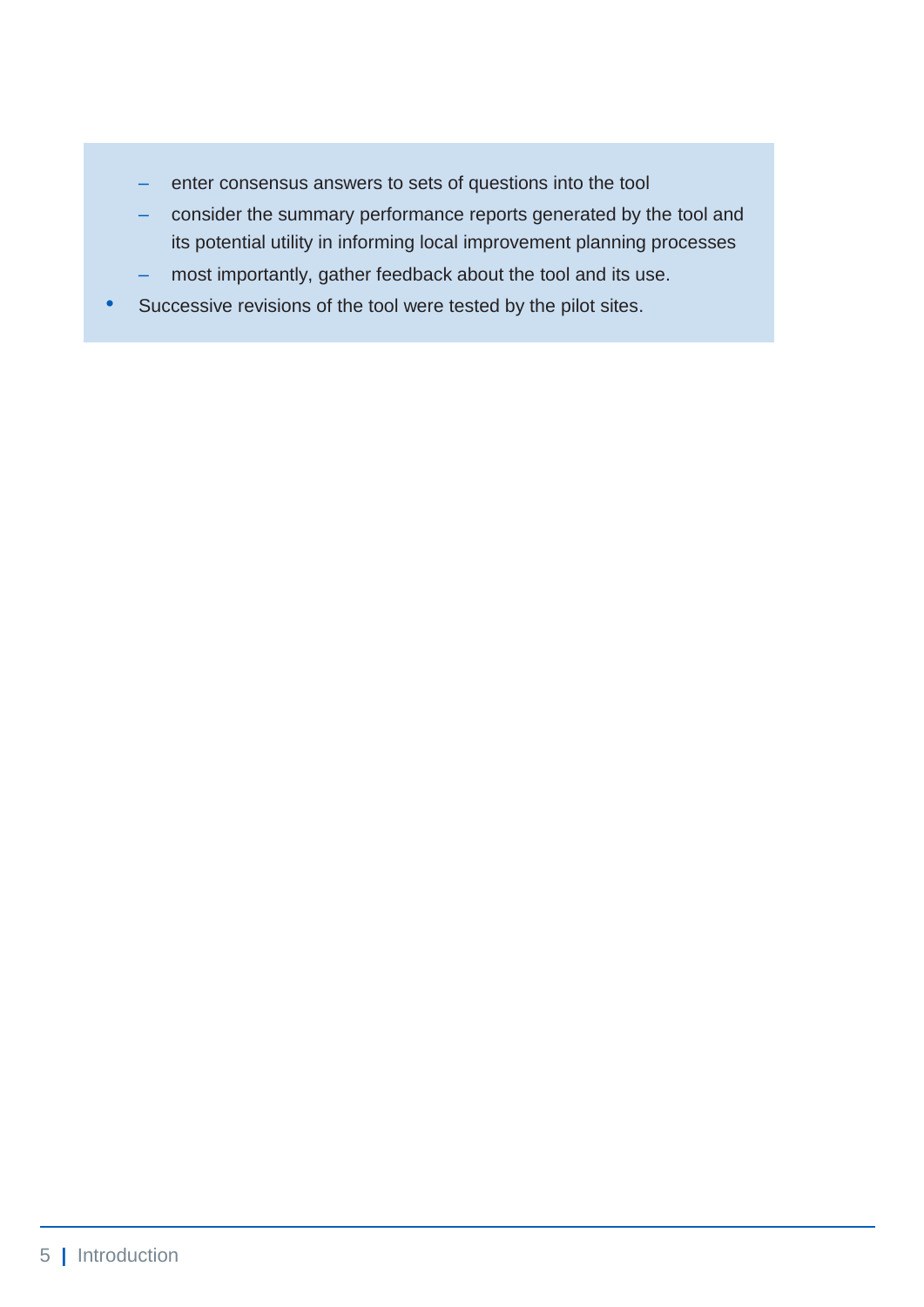## <span id="page-6-0"></span>Running improvement workshops to complete the tool

We have designed the tool to be completed in two separate workshops, one for trust managers and one for frontline staff. An independent facilitator helps participants explore questions concerning each of the metrics. Consensus performance ratings from pre-set menus are entered into the improvement tool, in real time. This information serves as a starting point for reflection on performance and improvement action planning.

Workshops inevitably draw frontline staff and managers away from day-to-day service delivery but their investment of time should yield positive returns in reducing risk of avoidable deaths among patients with a learning disability.

It is not our intention to be prescriptive about precisely how workshops should be organised. We recognise that local requirements and context may determine precisely how a trust elects to use the tool. But we do strongly recommend that trusts follow a process similar to that developed and refined during pilot work.

#### <span id="page-6-1"></span>Workshop agenda

Manager and staff workshops need to be entirely separate.

The two workshops should be held on a single day to maintain a clear focus. Also people tend to find it easier to block off sufficient time on one day rather than over a series of days. Feedback and initial action planning sessions should ideally be held on the same day, with participants in the manager and staff workshops coming together.

Two hours is typically enough time for an introductory discussion and full consideration of all questions.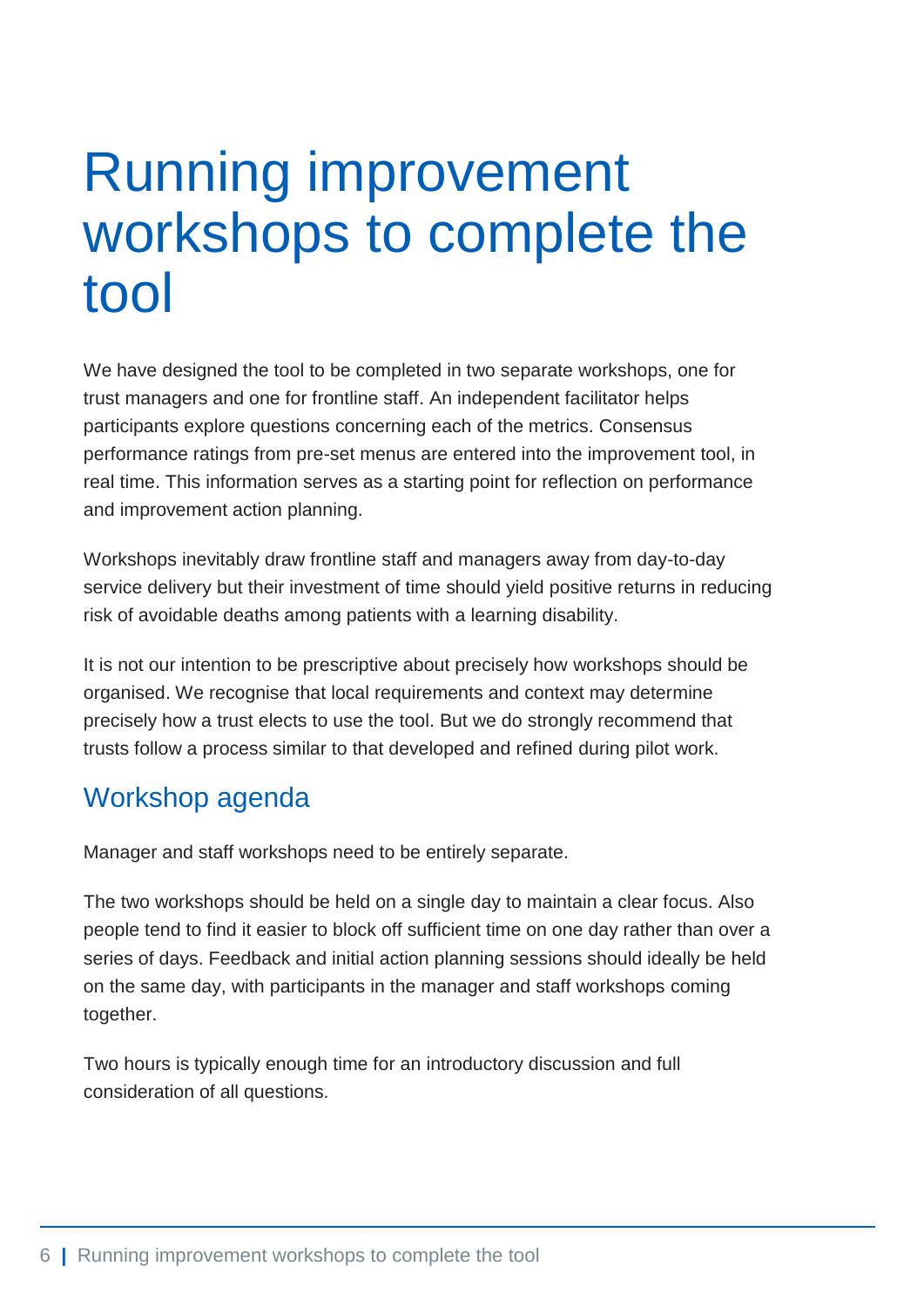Our recommended agenda is:

| $10am-12pm$  | Manager workshop                                                                                        |
|--------------|---------------------------------------------------------------------------------------------------------|
| $1 - 3pm$    | Staff workshop                                                                                          |
| $3.30 - 4pm$ | Feedback and reflection on improvement summary to<br>smaller representative group of staff and managers |
| $4 - 5pm$    | Staff and manager initial discussions of improvement action<br>plans                                    |

#### <span id="page-7-0"></span>Workshop scope

The wards/departments you include will depend on your trust's size and the range of services it provides.

- Smaller trusts that operate out of one or two relatively small hospital sites should be able to use the tool in workshops to profile their entire trust-wide services. Participants report this allows sharing of information and practice, and planning of improvement actions on the basis of trust-wide and interdepartmental collaboration.
- For larger hospital trusts, run over multiple sites, workshops focusing on discrete hospital sites or clusters of wards and departments will have greater sensitivity.
- The tool can also be used on a ward-by-ward or department-by-department basis. This can be a useful approach where internal outcome monitoring suggests that some wards or departments have particular difficulties, or alternatively are delivering exemplary outcomes for people with a learning disability.

#### <span id="page-7-1"></span>**Participants**

Workshops should typically involve 12 to 15 participants.

The full range of hospital wards and clinical departments should be able to participate and contribute, and derive benefits.

But the vast array of different roles and job titles in hospitals means you need to be pragmatic in how you allocate participants to either the 'manager' or 'staff' workshops.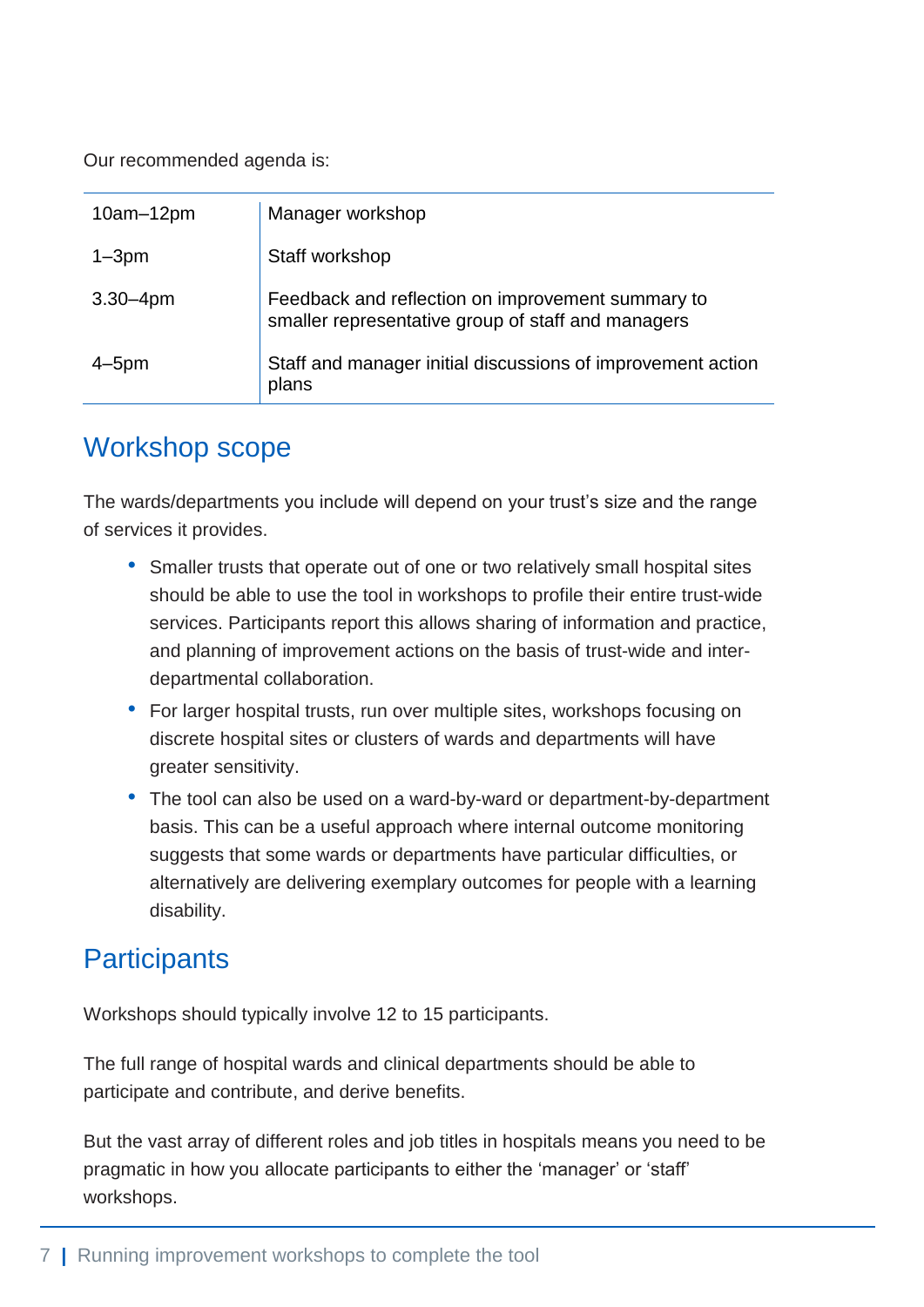'Staff' are those workers who spend most of their working hours directly providing care, support and treatment; and have considerable face-to-face contact with patients and their families. Their role means they are well placed to comment on the day-to-day processes that support people on wards and in hospital departments. Staff participants should typically include a mix of healthcare support workers, nurses up to and including matrons, doctors, allied health professionals (AHPs) and possibly discharge team staff.

'Managers' are those workers who spend minimal, if any, time directly delivering care, support and treatment to patients. They are likely to be responsible for the strategic, financial and day-to-day management of hospital services and are therefore well placed to comment on issues such as policy, audit, training compliance, complaints investigations, performance, etc. Manager participants typically include directors, deputy directors, assistant directors, general managers, clinical leads (medical, nursing and AHPs), safeguarding leads, governance leads and in some instances ward and departmental managers.

An acute learning disability liaison nurse (where employed) attending both staff and manager workshops can support workshop facilitators and participants in exploring questions about both the local service context and the wider learning disability improvement agenda.

#### <span id="page-8-0"></span>**Facilitation**

Workshops should, wherever possible, be independently facilitated by someone outside the trust. Trusts could look to set up a reciprocal arrangement with their neighbours for external facilitators. Learning disability liaison nurses or governance leads in particular are well suited to facilitate workshops; or alternatively local learning disability strategic health facilitators (where such posts exist).

In the event the tool is used to evaluate a single ward or department, it may be appropriate to use a facilitator, such as an experienced acute liaison nurse, who is based elsewhere in the trust.

Facilitators must fully familiarise themselves with the use of the tool before running workshops. Its functionality may appear complex but with a little practice and experimentation facilitators will find it very intuitive to use.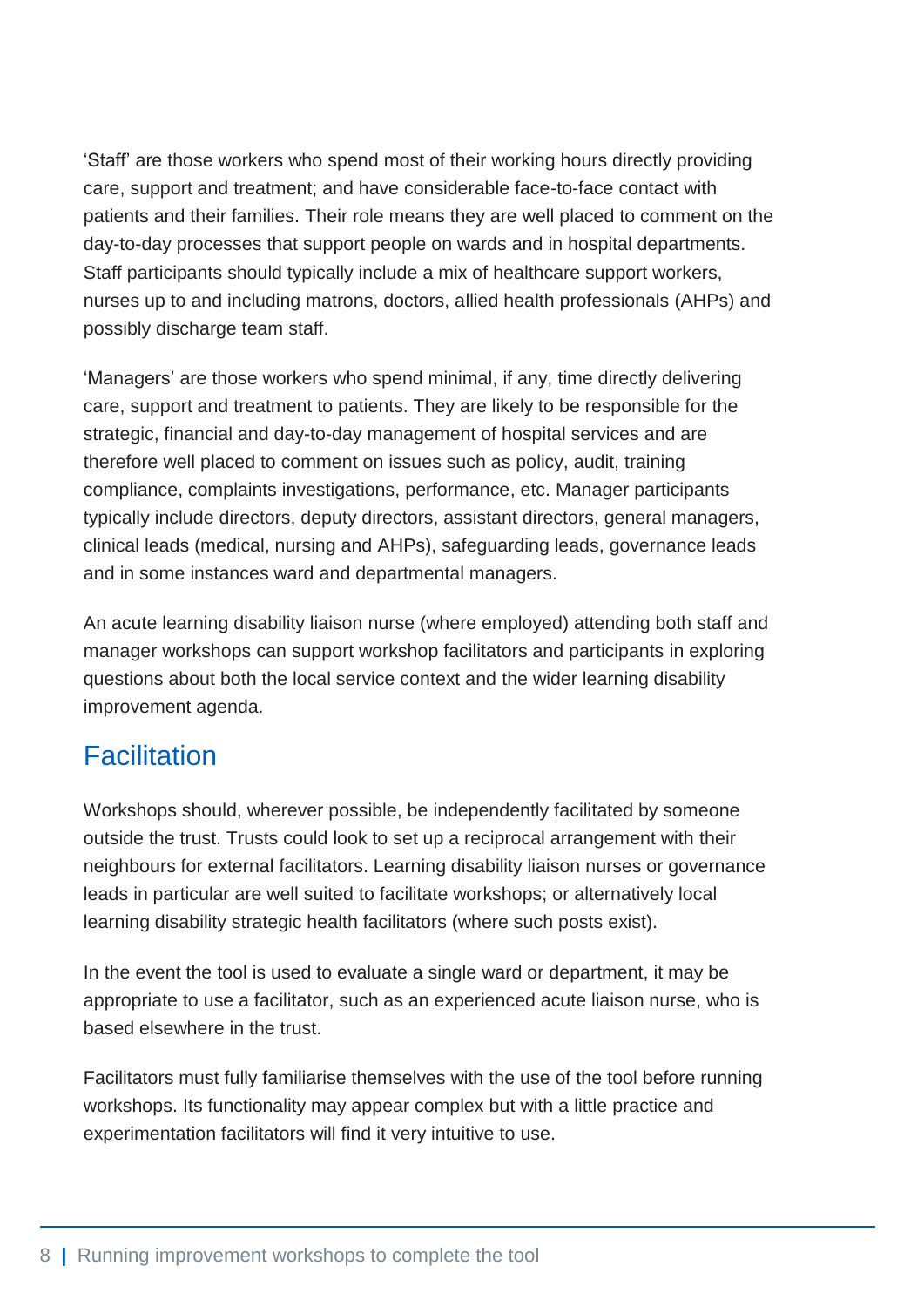Facilitators should start sessions by giving some background: the NHS learning disability improvement standards, the reasons for their development and the aims of the tool.

Ground rules should be discussed informally at the beginning of workshops and typically include:

- the evidence nationally is incontrovertible that people with a learning disability experience worse outcomes as a result of the structure and processes by which services are delivered
- the purpose of the workshop is to deliver improvements to a vulnerable and marginalised population
- job titles are left at the door everyone's views and experiences (managers and staff alike) are of equal value
- managers have specialist knowledge and insight concerning trust structures; and frontline staff, regardless of seniority, profession or grade, have specialist knowledge concerning the day-to-day support of people with a learning disability who use trust services
- everyone should share their experiences and perceptions
- differences should be respected; nobody should discount the ideas of others or dismiss their concerns
- everyone should be open to new concepts or ideas
- participants should ask a question when they have one
- the role of facilitators is to cut to the chase
- everyone should keep confidences and assume that others will do so no attributable notes to be maintained.

Facilitators should, work sequentially through either questions for managers or those for staff, depending on the workshop participants. Each question needs to be explored in some depth and people given the chance to discuss their experiences and views, to arrive at a consensus answer which is then entered into the software by the facilitator.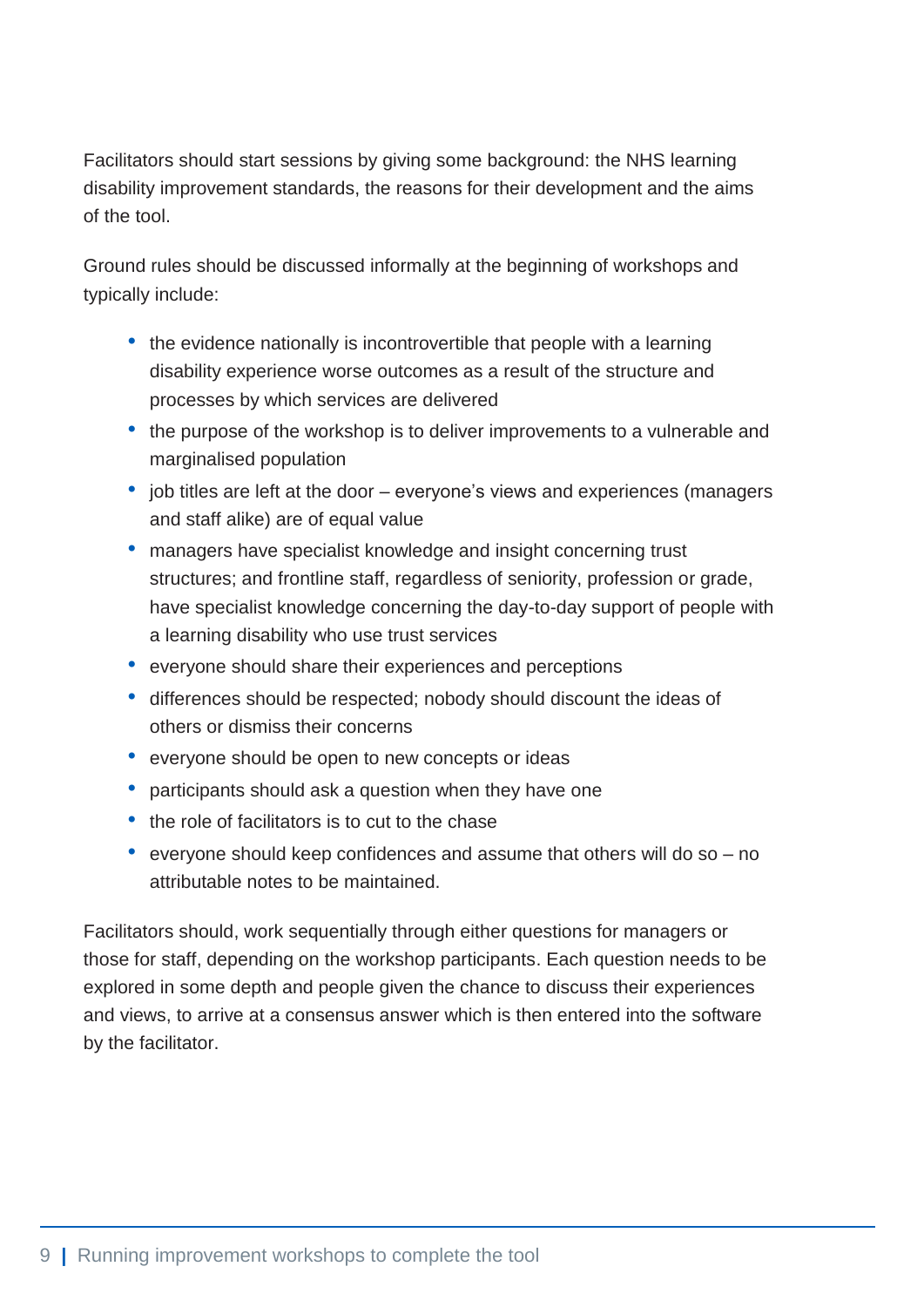#### <span id="page-10-0"></span>**Resources**

Workshops need to be held in comfortable and private meeting rooms that are large enough to accommodate up to 15 participants. Suitable refreshments can encourage the full engagement of participants!

The tool is a sophisticated Microsoft Excel spreadsheet designed to be either projected or displayed on a large screen in front of groups of participants. The question being asked at any time can be highlighted to focus participants' attention on it.

During the course of workshops, while questions are being discussed, staff and managers often make ad-hoc commitments, such as to share information and resources, to raise issues with colleagues not in attendance, or to review aspects of service delivery. It can be useful to ask for a volunteer among the participants to note these.

### <span id="page-10-1"></span>Links with the Learning Disability Review (LeDeR) programme

The aim of the LeDeR programme<sup>7</sup> is to address the premature mortality of people with a learning disability. LeDeR is a service improvement programme which draws its evidence for change from the completion of reviews of the death of everyone with a learning disability aged four and over in England.

The deaths of children and young people aged 4-18 are reviewed through the Child Death Review process with the findings shared with the LeDeR programme. The deaths of adults aged 18 and over are reviewed using the LeDeR methodology – reviewing case notes and interviewing people who knew the deceased well to build a holistic view of the care and support they experienced over their life.

Learning from Deaths <sup>8</sup> clearly set outs the expectation of trusts to notify deaths of people with a learning disability to the LeDeR programme. In addition to a LeDeR review, trusts should also be conducting a learning from deaths review. The

<sup>7</sup> [www.england.nhs.uk/learning-disabilities/improving-health/mortality-review/](https://www.england.nhs.uk/learning-disabilities/improving-health/mortality-review/)

<sup>8</sup> <https://improvement.nhs.uk/resources/learning-deaths-nhs/>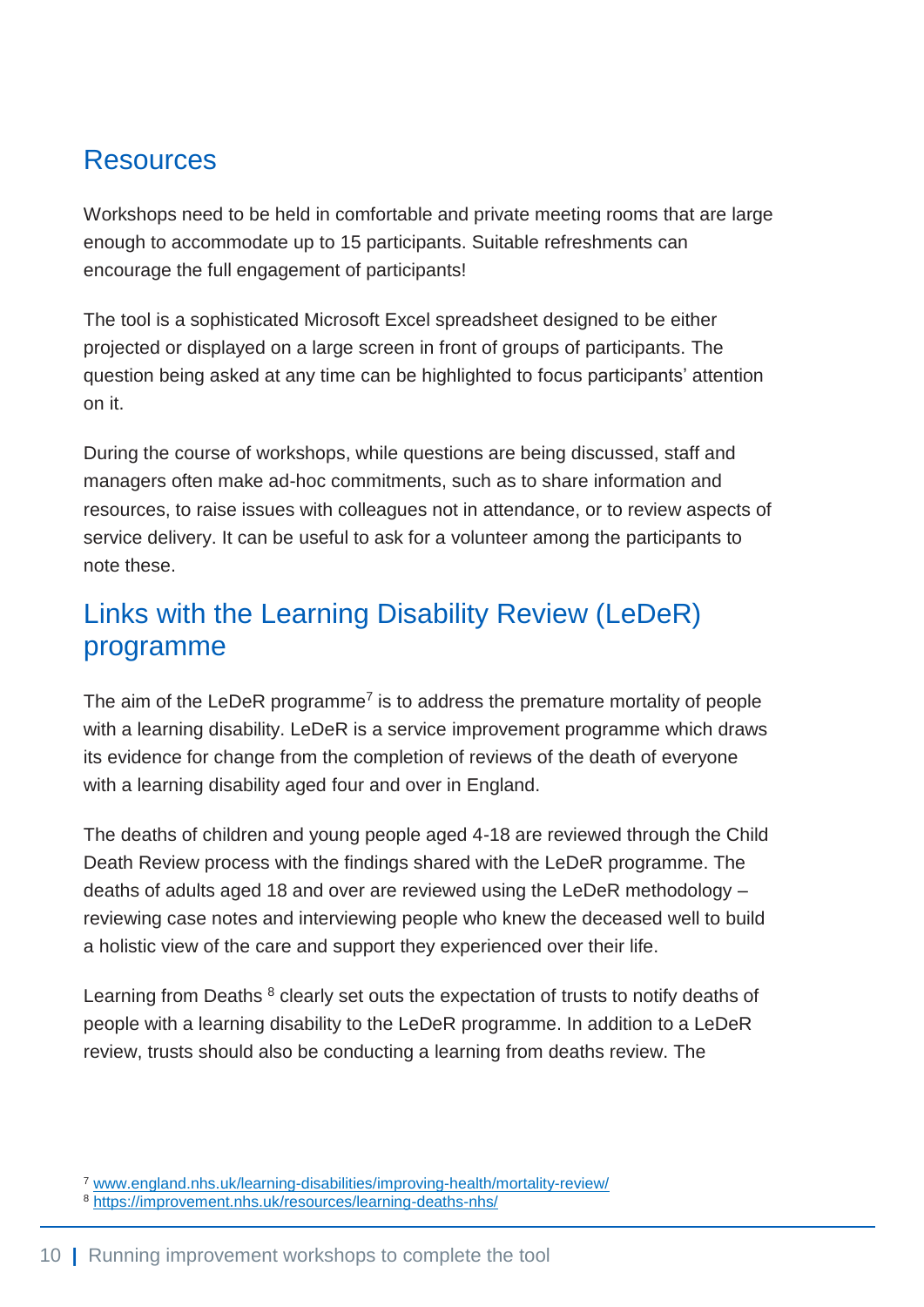outcomes of learning from deaths reviews should be made available to the LeDeR reviewer<sup>9</sup>.

Your trust should be a member of a local LeDeR steering group – steering groups are made up of Clinical Commissioning Groups, NHS trusts, local authorities, independent sector organisations, people with a learning disability and family carers then develop action plans to address the learning arising from completed reviews to reduce the health inequalities and premature mortality experienced by people with a learning disability. The outcomes of the self-assessment shouldn't be viewed in isolation but in conjunction with the steering group action plan.

<sup>9</sup> [www.bristol.ac.uk/media-library/sites/sps/leder/2118\\_Comparison\\_PDF.pdf](http://www.bristol.ac.uk/media-library/sites/sps/leder/2118_Comparison_PDF.pdf)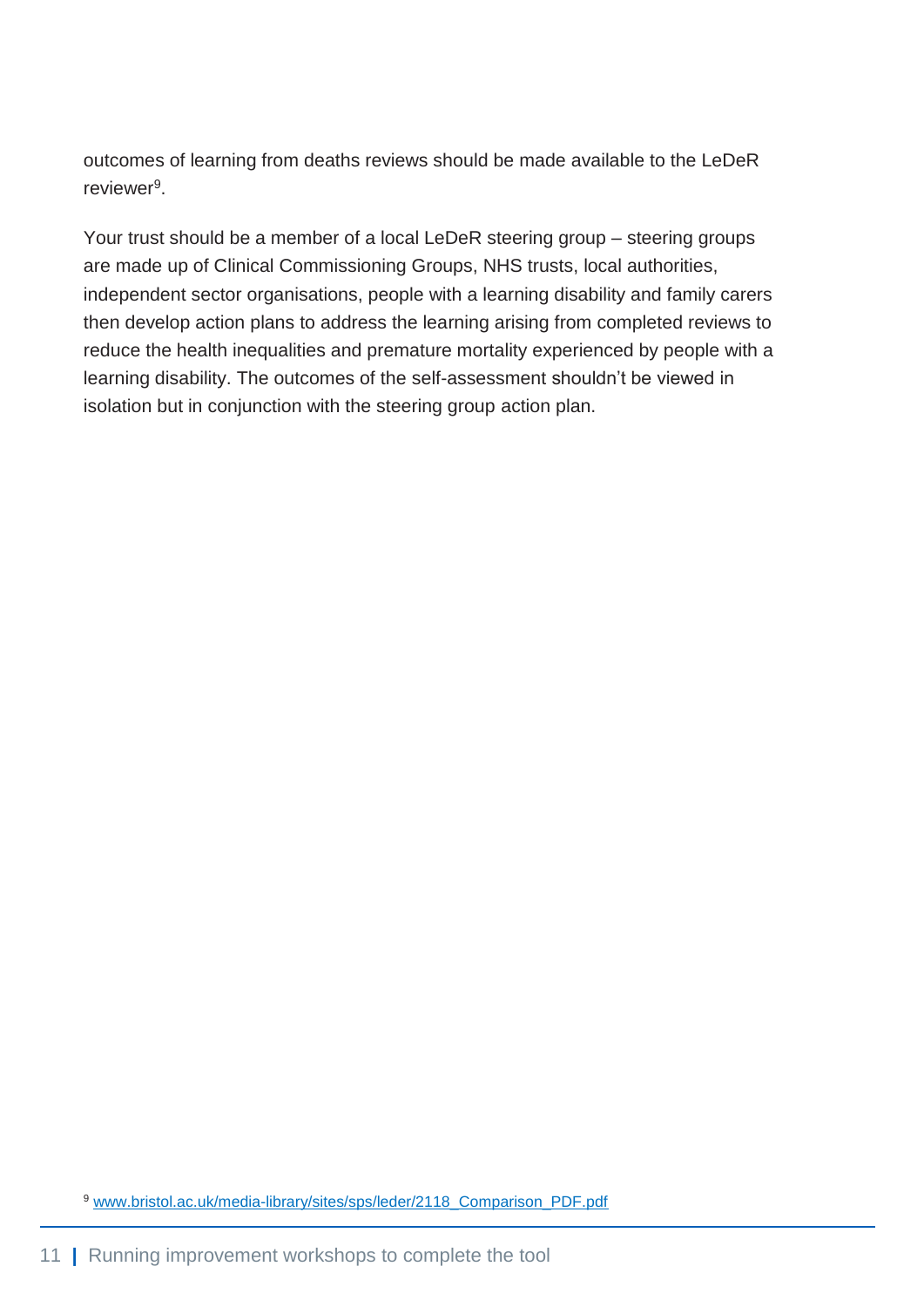# <span id="page-12-0"></span>Using the tool

The improvement tool profiles and analyses the differing perspectives of service managers and frontline staff regarding the care and support of people with a learning disability who use acute (hospital) NHS trust services. This informs the development of improvement action plans to reduce potentially avoidable deaths among these people.

The tool has been developed to be completed by groups of staff and service managers during facilitated workshops.

#### <span id="page-12-1"></span>Data security

Users of the tool are advised to ensure that they are aware of and compliant with their organisational information governance, data security, data protection and other relevant policies. In particular, users should be aware that emailing completed copies of the tool is not advisable without due consideration for the security of the data it contains.

#### <span id="page-12-2"></span>Opening the tool

The improvement tool is a Microsoft Excel-based workbook that has been designed to be portable and to run on most Windows-based systems. It is not compatible with Mac operating systems. Users should save a blank working copy to a secure file location.

The tool is opened like any other file (usually with a double click). Users **may** get a message requiring them to 'enable editing'; in which case, it is safe to do so.

Next users need to 'enable macros'. The prompt for this action may vary according to their version of Excel and security settings. In any event the macros in the tool can be safely enabled.

The tool home page will then open.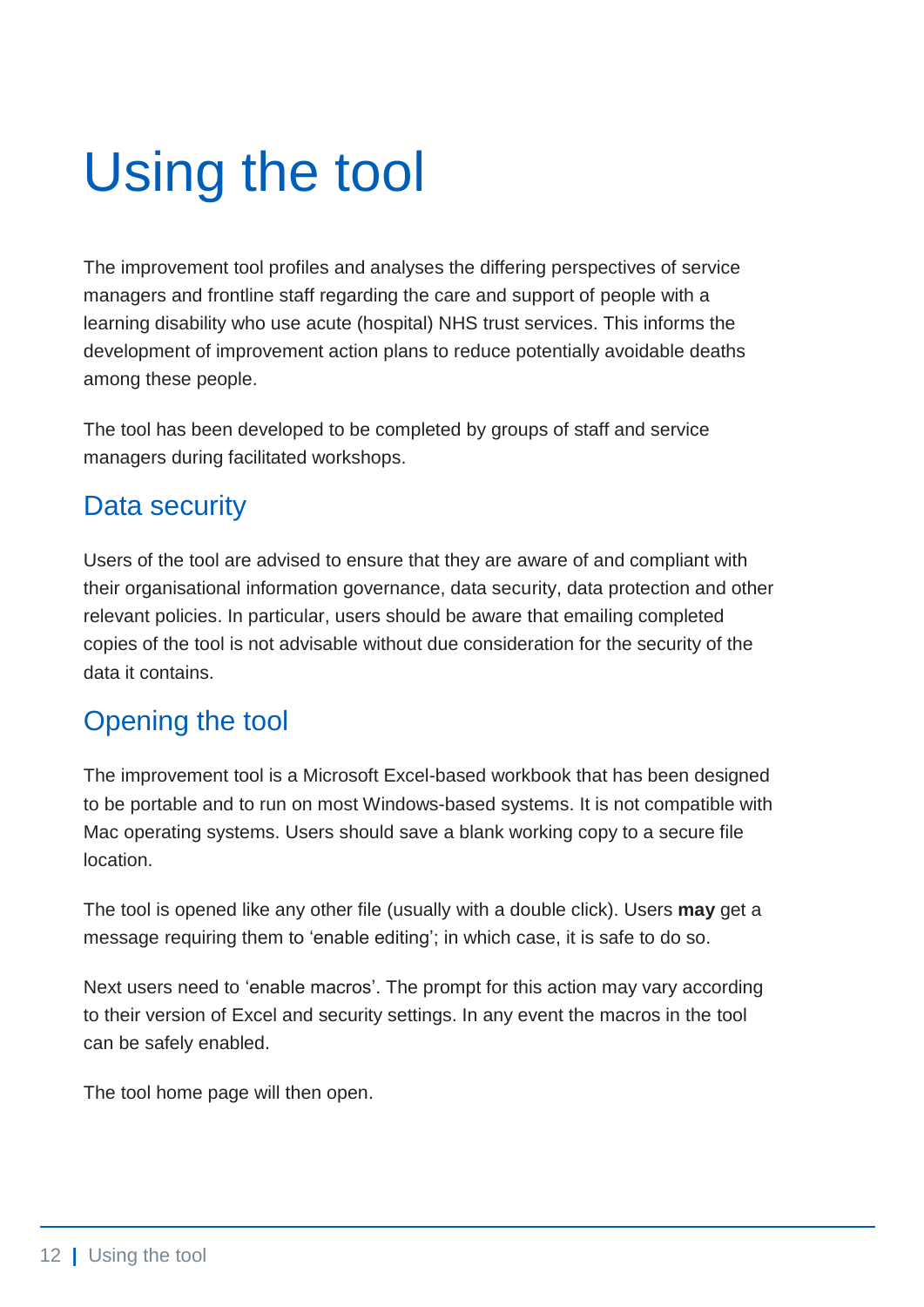#### <span id="page-13-0"></span>Home page

The home page provides a brief introduction and instructions on use.



This is also the screen where users should record basic trust details; which hospitals, wards, departments, etc are being considered; date of workshops at which the tool was completed; name of the workshop facilitator; and details of staff and managers who contributed.

Users can print a hard copy of the home page, as they can all other pages in the tool.

Users can save any changes by clicking the 'save' button on any page in the tool. The home page has a 'save as' option so users can change the filename to avoid overwriting the original.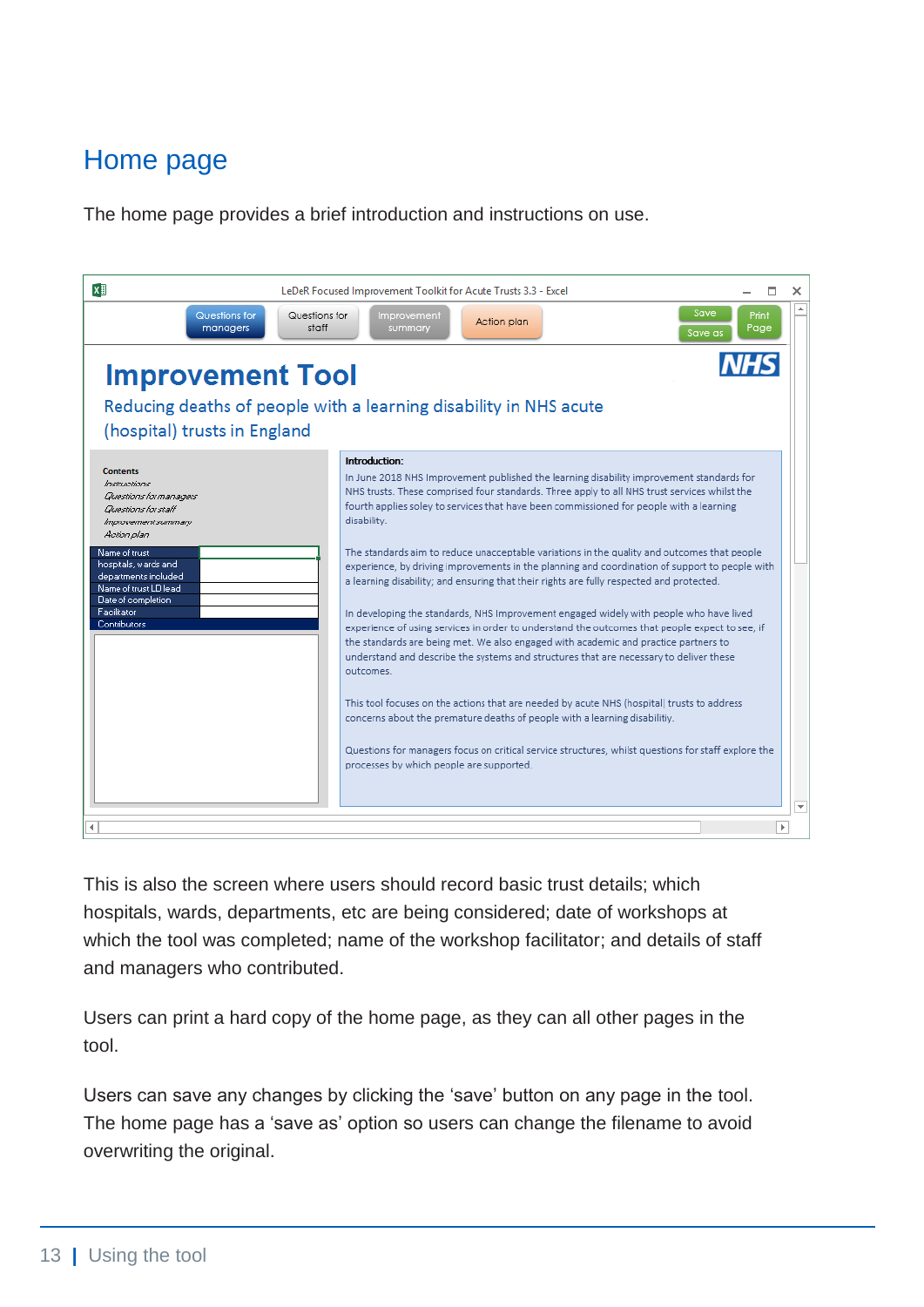By clicking on the buttons at the top of the home page users can navigate to:

- Questions for managers This is where workshop facilitators enter consensus answers to the questions senior managers are asked about current service structures and the potential for improvement over the next 12 months.
- Questions for staff This is where workshop facilitators enter consensus answers to the questions frontline staff are asked about the processes to support people with a learning disability when using the trust's wards and departments.
- **Improvement** summary Once all staff and manager answers have been entered, this page presents an analysis of current performance, along with the top five recommended areas for further attention.
- Action plan **Once managers and staff have reflected on the** improvement summary, provisional details of the proposed improvement action plan are recorded on this page against specific improvement measures. Also, where there is good metric evidence that improvement measures are already being achieved, a sustainability action plan should be recorded (to indicate how current levels of performance will be maintained).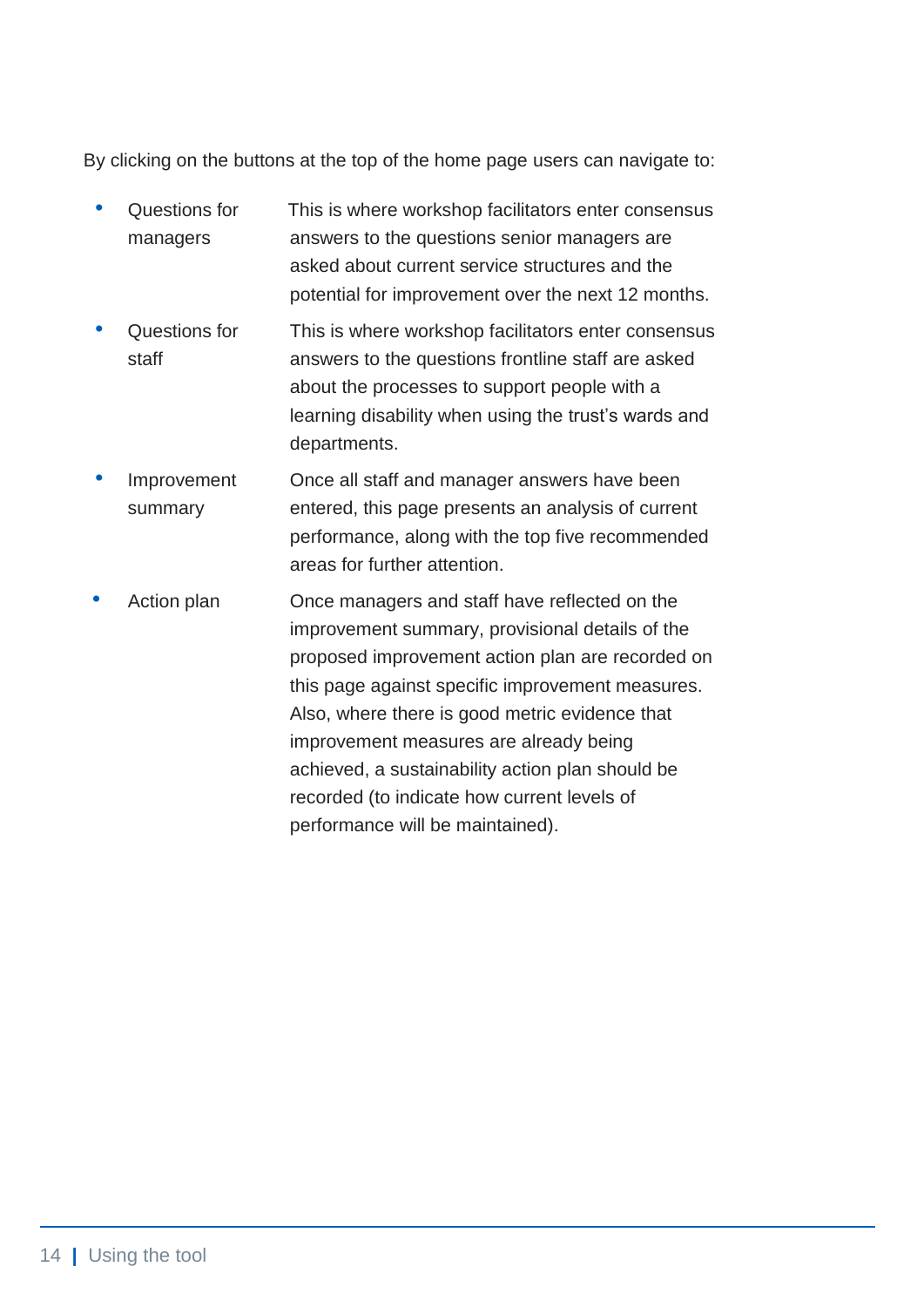### <span id="page-15-0"></span>Questions for managers

Clicking on the 'questions for managers' button from any page navigates you to this screen.

| x∎<br>LeDeR Focused Improvement Toolkit for Acute Trusts 2 - screenshots - Excel                                                      |                                                                 |                                                                                                                                                                                                                                                                                                                                                                                                                                                |                                                              |
|---------------------------------------------------------------------------------------------------------------------------------------|-----------------------------------------------------------------|------------------------------------------------------------------------------------------------------------------------------------------------------------------------------------------------------------------------------------------------------------------------------------------------------------------------------------------------------------------------------------------------------------------------------------------------|--------------------------------------------------------------|
| Home                                                                                                                                  | Questions for<br>Improvement<br>Action plan<br>staff<br>summary |                                                                                                                                                                                                                                                                                                                                                                                                                                                | Print page<br>Save                                           |
| <b>Improvement measures</b>                                                                                                           |                                                                 | <b>Questions for managers</b>                                                                                                                                                                                                                                                                                                                                                                                                                  | <b>Manager rating</b>                                        |
| Trusts must have measures in place to<br>promote anti discriminatory practice in<br>relation to people with learning<br>disabilities. | <b>Question 1</b>                                               | Does your trust have systems in place to ensure that senior managers hear about the experiences<br>of patients with learning disabilities and their families, who use your services; and if so, can these but will in the next 12<br>be disaggregated, so that the views of patients with learning disabilities can be considered<br>separately, and compared to other patients.                                                               | Not fully achieved,<br>months.                               |
|                                                                                                                                       | <b>Question 2</b>                                               | Does your trust monitor the 'clinical outcomes' of services delivered to patients with learning<br>disabilities in a way that allows data about service use to be disaggregated for patients with<br>learning disabilities, so that any inequalities in sension use can be identified and addressed?<br>What this means                                                                                                                        | Currently achieving.                                         |
|                                                                                                                                       | <b>Question 3</b>                                               | Does your trust monitor numbers of patients with<br>ists and the<br>Having a really good MCA policy is<br>important but do you undertake<br>lengths of their waits, so that comparisons can be<br>there are<br>audits to check staff follow it?<br>concerns, do you proactively report these to serve                                                                                                                                          | Currently achieving.                                         |
|                                                                                                                                       | <b>Question 4</b>                                               | This would include gaining consent;<br>rerything<br>Does your trust have a robust Mental Capacity Ad<br>assessing capacity if placed in<br>possible to support patients to make their own de<br>tment. And, if a<br>question; and following / recording<br>patient has been assessed as lacking capacity to n<br>he policy<br>any best interest decision making<br>processes.<br>outline how the decision is to be made in accorda<br>process? | Not achieving and<br>unlikely to do so in<br>next 12 months. |
|                                                                                                                                       | <b>Question 5</b>                                               | Does your trust undertake at least annual audits of compliance with its Mental Capacity Act Policy<br>so that you can understand how effectively it is being followed; and make improvements where<br>needed?                                                                                                                                                                                                                                  |                                                              |
|                                                                                                                                       | <b>Question 6</b>                                               | Does your trust have a clear policy (based on the principles of the Mental Capacity Act), which<br>guides and supports staff when making decisions about withdrawing life sustaining treatments,<br>or not to attempt cardio-pulmonary resuscitation?                                                                                                                                                                                          |                                                              |
|                                                                                                                                       | <b>Question 7</b>                                               | Does your trust audit clinical records and communications to ensure that information about a<br>patient's learning disability and the reasonable adjustments they need is shared both within the                                                                                                                                                                                                                                               |                                                              |
|                                                                                                                                       |                                                                 |                                                                                                                                                                                                                                                                                                                                                                                                                                                | b.                                                           |

This sheet contains 34 questions that ask managers how well the trust is doing:

- 21 are about how people's rights are respected and protected
- five are about inclusion and engagement
- eight are about workforce issues.

The relevant NHS improvement standards are shown above each group of questions and the relevant improvement measures to the left of the questions.

The facilitator can focus participants' attention on the question being asked by clicking on it to highlight it in yellow. This will also bring up a 'What this means…' box giving information and prompts about the questions and the underlying metrics.

Facilitators should assist participants to consider each of the 34 questions in turn and then enter the consensus responses to them.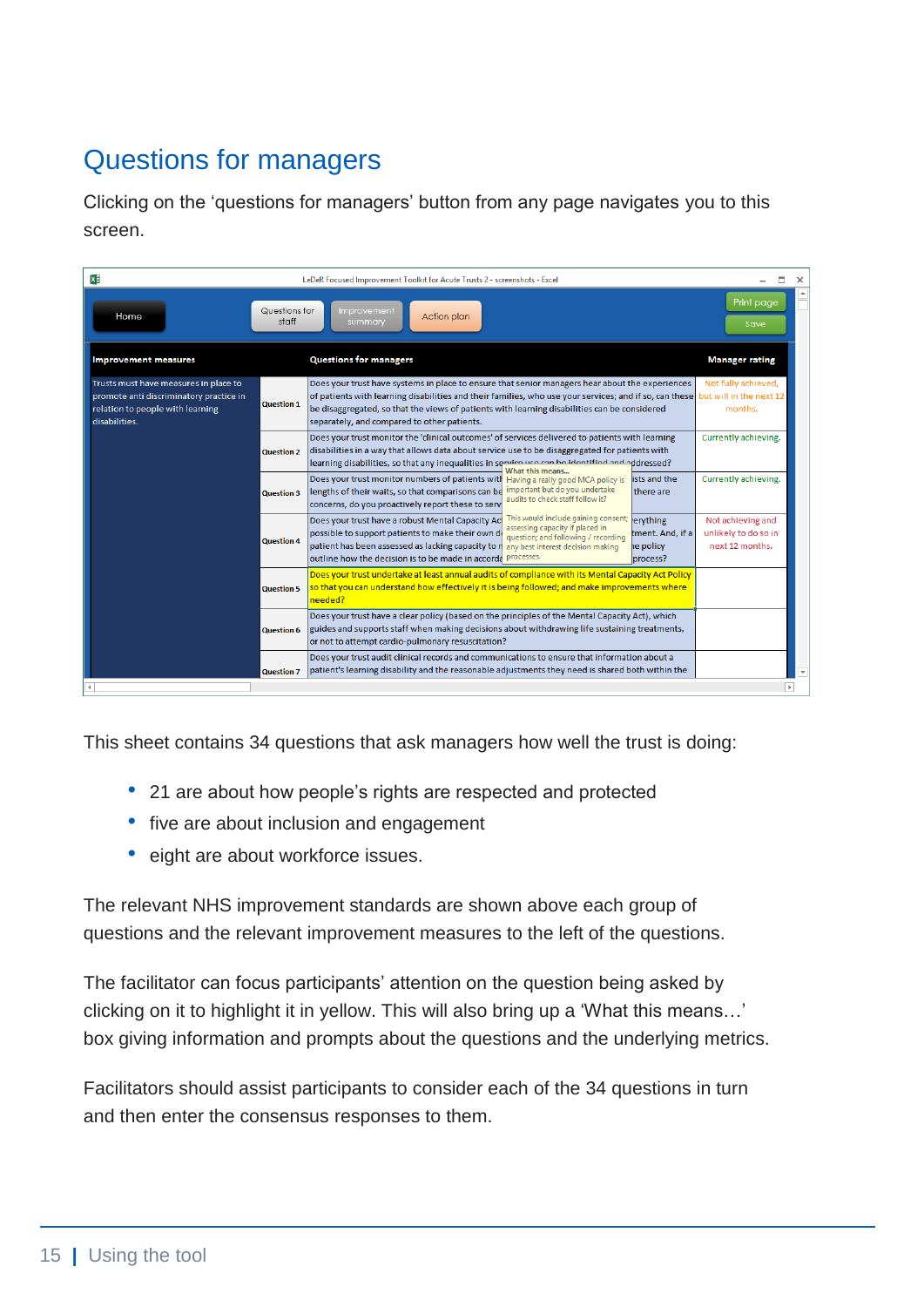#### **Manager Rating**

Currently achieving.

Each manager rating response box has a dropdown menu of answers, revealed by clicking the arrow in the bottom right-hand corner.

Managers should select from these response options:

Once all questions have been answered, the manager workshop should be drawn to a close.

#### <span id="page-16-0"></span>Questions for staff

| <b>Manager ratings:</b>                                   |
|-----------------------------------------------------------|
| Currently achieving.                                      |
| Confident we will achieve within 6 months.                |
| Not fully achieved, but will in the next 12 months.       |
| Not achieving and unlikely to do so in next 12<br>months. |
| N/A                                                       |

Clicking on the 'questions for staff' button from any page navigates users to this screen:

| Χ<br>leder focused improvement toolkit 21 - Excel                                                                                                                                                                                                                                                                                                                                                                                                                                                                                           |                   |                                                                                                                                                                                                                                                                                           |                       |                          |
|---------------------------------------------------------------------------------------------------------------------------------------------------------------------------------------------------------------------------------------------------------------------------------------------------------------------------------------------------------------------------------------------------------------------------------------------------------------------------------------------------------------------------------------------|-------------------|-------------------------------------------------------------------------------------------------------------------------------------------------------------------------------------------------------------------------------------------------------------------------------------------|-----------------------|--------------------------|
| Questions for<br>Home<br>managers                                                                                                                                                                                                                                                                                                                                                                                                                                                                                                           |                   | Improvement<br>Action plan<br>summary                                                                                                                                                                                                                                                     | Print Page<br>Save    |                          |
| <b>Staff responses:</b>                                                                                                                                                                                                                                                                                                                                                                                                                                                                                                                     | ×                 |                                                                                                                                                                                                                                                                                           |                       |                          |
| Respecting and protecting peoples' rights<br>All NHS trusts must ensure that they meet their Equality Act Duties to people with learning disabilities; and ensure that their wider human rights are respected and protected, as required<br>by the Human Rights Act.                                                                                                                                                                                                                                                                        |                   |                                                                                                                                                                                                                                                                                           |                       |                          |
| <b>Improvement Measures</b>                                                                                                                                                                                                                                                                                                                                                                                                                                                                                                                 |                   | <b>Questions for Staff</b>                                                                                                                                                                                                                                                                | <b>Staff Rating</b>   |                          |
| Trusts must have measures in place to<br>promote anti discriminatory practice in<br>relation to people with learning                                                                                                                                                                                                                                                                                                                                                                                                                        | <b>Question 1</b> | As far as you know, does your Trust use systems and measures to check whether the<br>experiences of patients with learning disabilities who use your services, are the same as<br>anyone else's?                                                                                          | Yes, definitely       |                          |
| disabilities.                                                                                                                                                                                                                                                                                                                                                                                                                                                                                                                               | <b>Question 2</b> | Within your team, do you ever get to see and reflect on data that shows how clinically<br>effective your Trust/service is at supporting patients with learning disabilities?                                                                                                              | Yes, routinely        |                          |
|                                                                                                                                                                                                                                                                                                                                                                                                                                                                                                                                             | <b>Question 3</b> | When offering learning disabled patients choi(<br>reatment, if staff<br>What this means<br>think a patient might lack the ability to make a<br>o either formally<br>Good governance<br>assess the person's capacity themselves; or arr<br>ome quickly and do<br>arrangements mean         | Sometimes / partially |                          |
|                                                                                                                                                                                                                                                                                                                                                                                                                                                                                                                                             | <b>Question 4</b> | that teams get to see<br>If a learning disabled patient has been found<br>ke an important<br>and reflect on how they<br>decision, do staff: routinely consult the person<br>one appropriate to<br>are doing.<br>consult, do they know how to arrange a referra<br>tal Capacity Advocate   | Yes, routinely        |                          |
|                                                                                                                                                                                                                                                                                                                                                                                                                                                                                                                                             | <b>Question 5</b> | Have staff been trained to understand their duty to respect and protect learning disabled<br>patients' right to life; and importantly, to follow processes that are consistent with the<br>Mental Capacity Act, if contributing to decisions about withholding life sustaining treatments | Yes, in detail        |                          |
|                                                                                                                                                                                                                                                                                                                                                                                                                                                                                                                                             | <b>Question 6</b> | If staff make referrals to other departments within the Trust, or other external agencies, are<br>they always explicit if a patient has a learning disability, and about any reasonable<br>adjustments they are known to require?                                                         | Yes, routinely        |                          |
| Do Trust staff always ask about, read and pay attention to the contents of 'Health/ Hospital<br>Trusts must demonstrate that<br>Passports' (or equivalent) in the way they provide services and make reasonable<br>reasonable adjustments are made to<br><b>Question 7</b><br>care pathways, to allow people with<br>adjustments; and, if learning disabled patients do not have already have one, do staff either<br>learning disabilities to access highly<br>support them to develop one, or know how to direct them to someone who can? |                   |                                                                                                                                                                                                                                                                                           | Sometimes / partially |                          |
| personalised care, and to achieve<br>equality of outcomes.                                                                                                                                                                                                                                                                                                                                                                                                                                                                                  | <b>Question 8</b> | Do Trust staff routinely check and record learning disabled patients' 'communication and<br>information' needs; and then modify their communication including verbal and written<br>materials, in ways that make it easier for patients to understand what is going on and make           | Sometimes / partially | $\overline{\phantom{a}}$ |
|                                                                                                                                                                                                                                                                                                                                                                                                                                                                                                                                             |                   |                                                                                                                                                                                                                                                                                           |                       | $\mathbf b$              |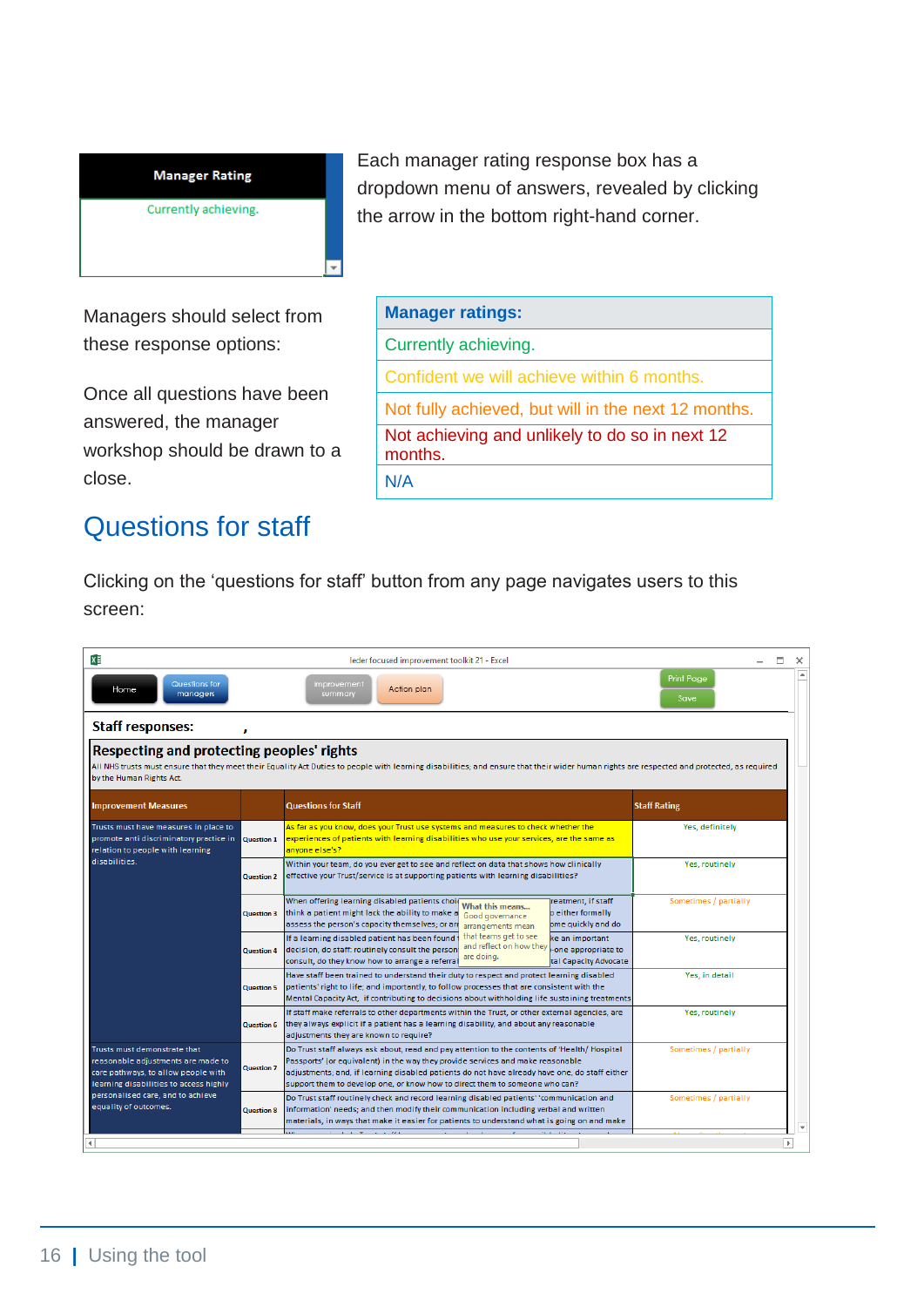This sheet contains 33 questions that ask staff to rate how well the trust is doing. These are made up of:

- 20 are about how people's rights are respected and protected
- six are about inclusion and engagement
- seven are about workforce issues.

Again the relevant NHS improvement standards are shown above groups of questions and improvement measures to the left. Clicking on a question highlights it in yellow and brings up supplementary information relating to it in a 'What this means…' box.

As in the managers' workshop, facilitators should assist participants to consider each of the 33 questions in turn and then enter the consensus responses to them.

In contrast to managers, staff are asked to focus on current systems of care, support and treatment and are not asked to comment on the likelihood of improvements being achieved over the forthcoming 12 months.

Response sets for staff reflect the language used in pilot workshops. This

encourages fuller use of rating scales and therefore increases the sensitivity of responses. Response sets for staff therefore depend on the nature of each question and include those shown opposite.

Once all questions have been answered, the staff workshop should be drawn to a close.

| <b>Staff ratings:</b>       |
|-----------------------------|
| Yes, definitely             |
| Yes, routinely              |
| Yes, in detail              |
| Yes, in depth.              |
| Now and again               |
| More often than not         |
| <b>Mostly</b>               |
| To a fair extent.           |
| Not certain but I expect so |
| Not often                   |
| Sometimes / partially       |
| Not sure but I think so     |
| I doubt it                  |
| Not really                  |
| I don't think so            |
| N/A                         |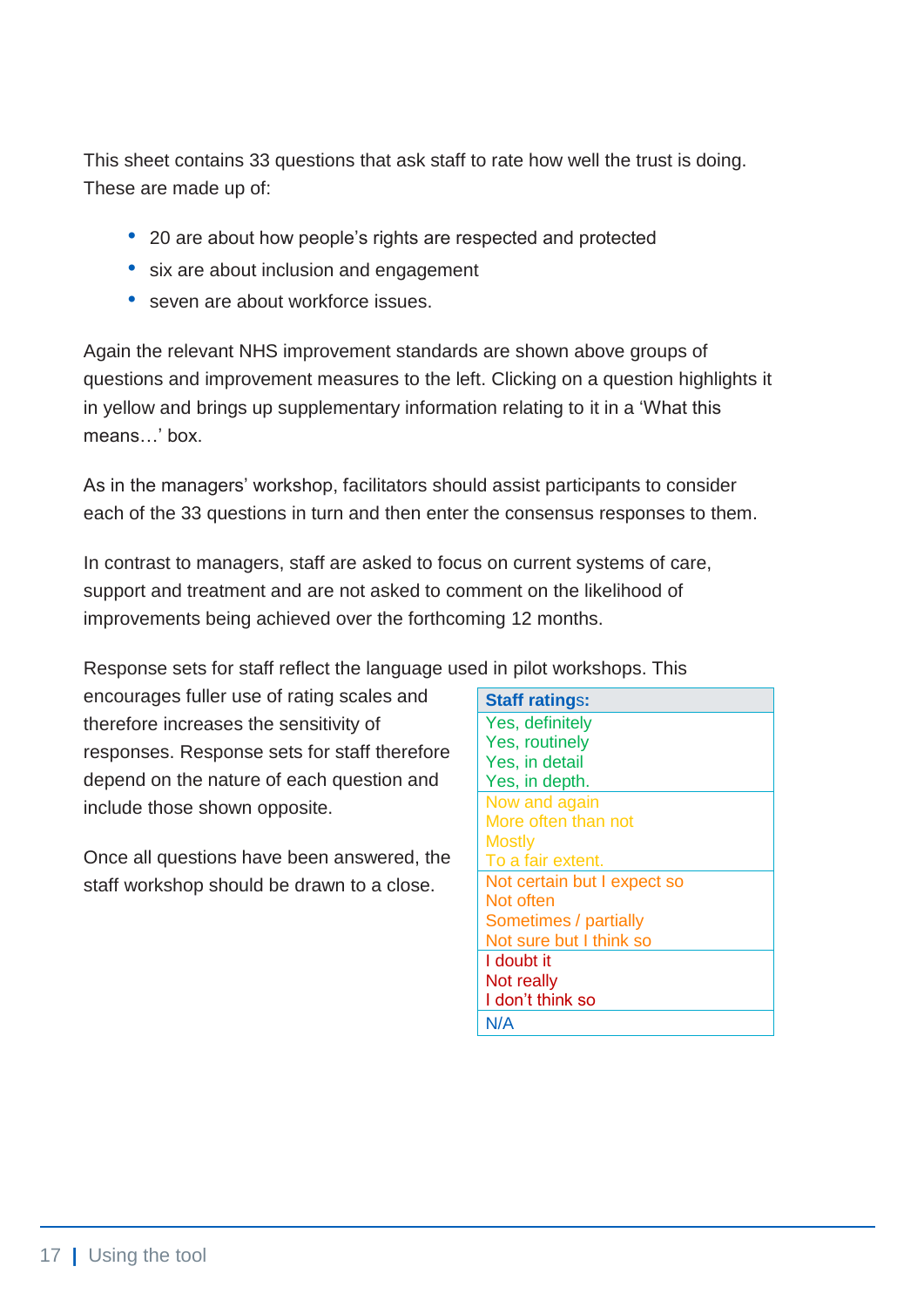#### <span id="page-18-0"></span>The improvement summary

Clicking on the 'improvement summary' reveals an analysis of the answers to questions for staff and managers, as recorded in their respective workshops.

The first chart gives an overall measure of the trust's compliance with the NHS improvement standards. Responses to questions from both managers and staff about the metrics are combined and also moderated by algorithms which take into account crosslinked metrics. For example, while some questions ask about the workforce standard, compliance with this standard also supports delivery of the inclusion standard.

The next chart examines the same data but this time compares the views of staff and managers.

Wide discrepancies between the two viewpoints should raise particular concern.



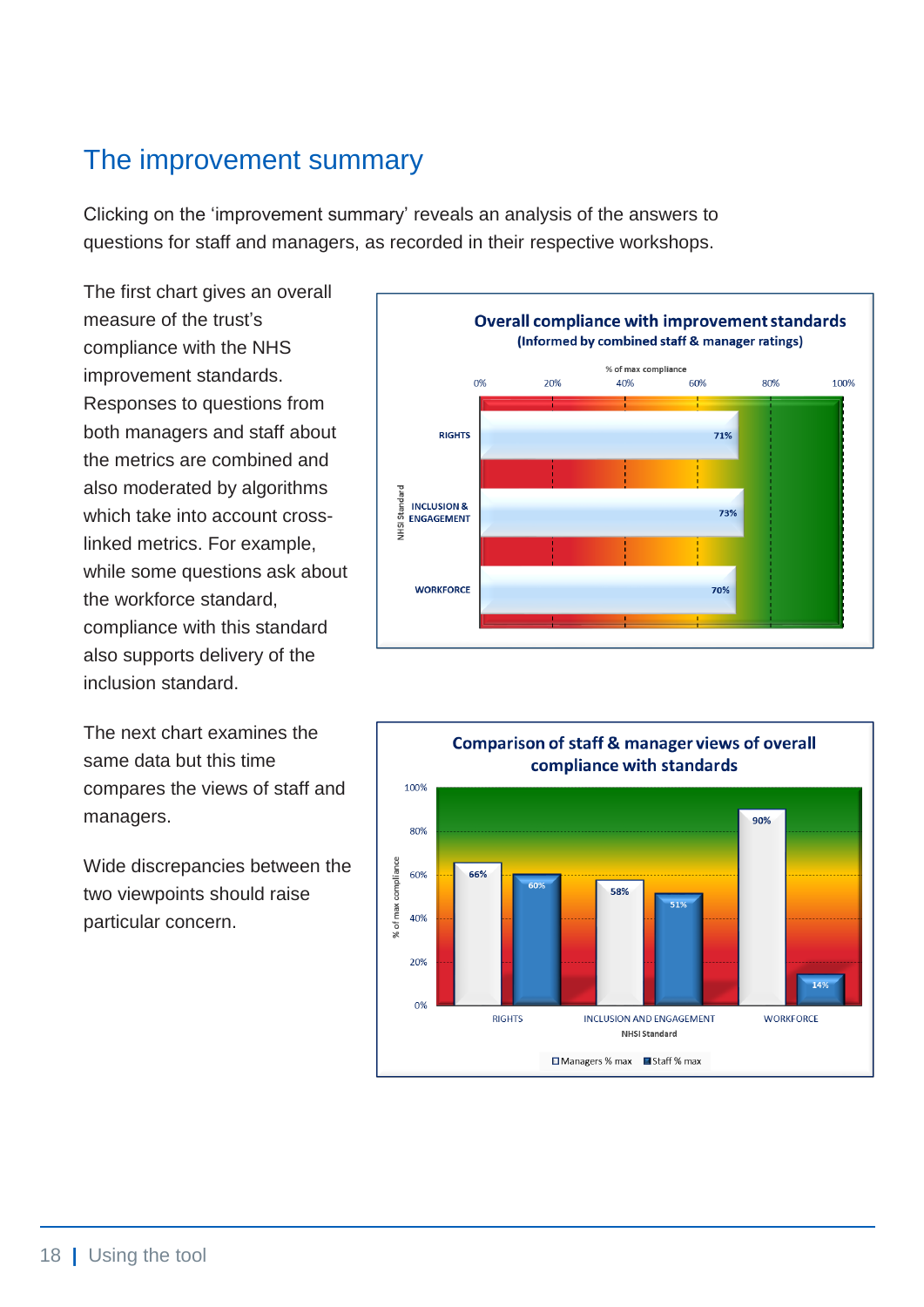The next chart is a dashboard to help trusts understand the need for action on particular improvement measures. This summarises the extent to which the trust has successfully implemented each of nine improvement measures. Where responses to questions about metrics suggest an improvement measure has not



been fully implemented, staff and manager responses are used to determine the likelihood of achieving this within the next 12 months.

Improvement action plans should include sustainability plans for any improvement measures that are already being fully implemented, to ensure that this performance is maintained. The action plan template in the tool will automatically show where these are required.

The next chart drills down to the level of individual metrics and, based on staff and manager responses, indicates the proportions of metrics requiring 'no', 'some' or 'considerable' improvement.

This should help the trust understand the scale of the likely commitment it will need to give to ensure compliance with the NHS improvement standards.

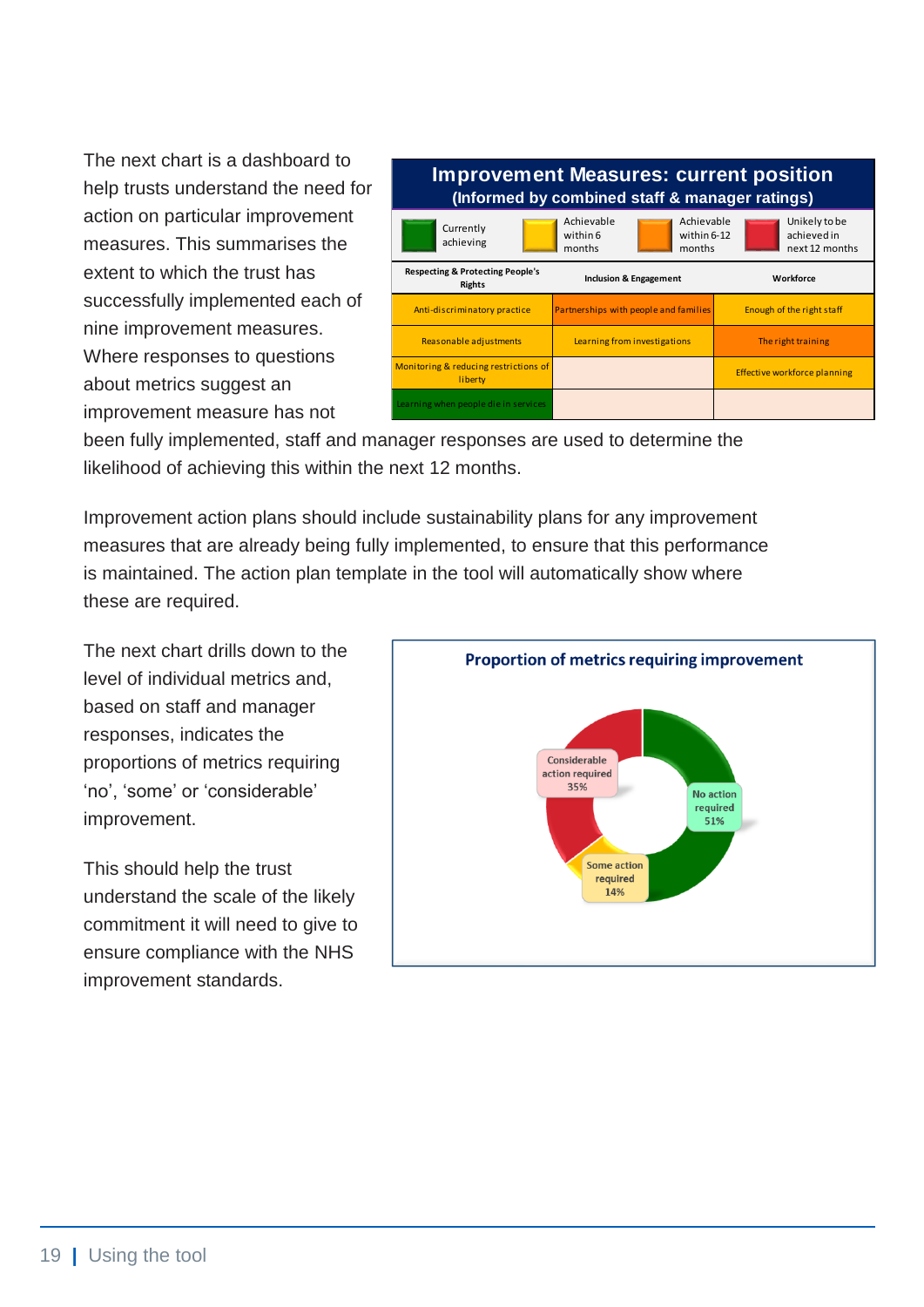The next four charts build on this by showing for each standard the percentage of metrics which managers and staff feel the trust is currently fully compliant with. Again this will highlight any discrepant views between staff and managers. The charts also



plot a projected improvement trajectory, based on manager responses; this indicates the percentage of metrics that managers feel the trust will become fully compliant with over the next 12 months.

Finally, as a starting point in informing improvement action planning, the tool suggests the top five areas that should be considered.

These are considered the most potent actions because as well as targeting areas of clear concern, they also contribute to improved performance against other improvement measures and metrics.

#### **Top five areas to meet NHSI standards:**

1. Making reasonable adjustments to all complaints handling processes.

2. Making sure due regard is paid to the content of hospital passports, across all wards / departments.

3. Making sure that reasonable adjustments are made with regard to the Trust's duty of candour responsibilities.

4.Ensuring that all clinical staff are aware of their responsibilities to support the national LD mortality review.

5. Developing plans to mitigate the impact of short and longer term shortages of key groups of staff.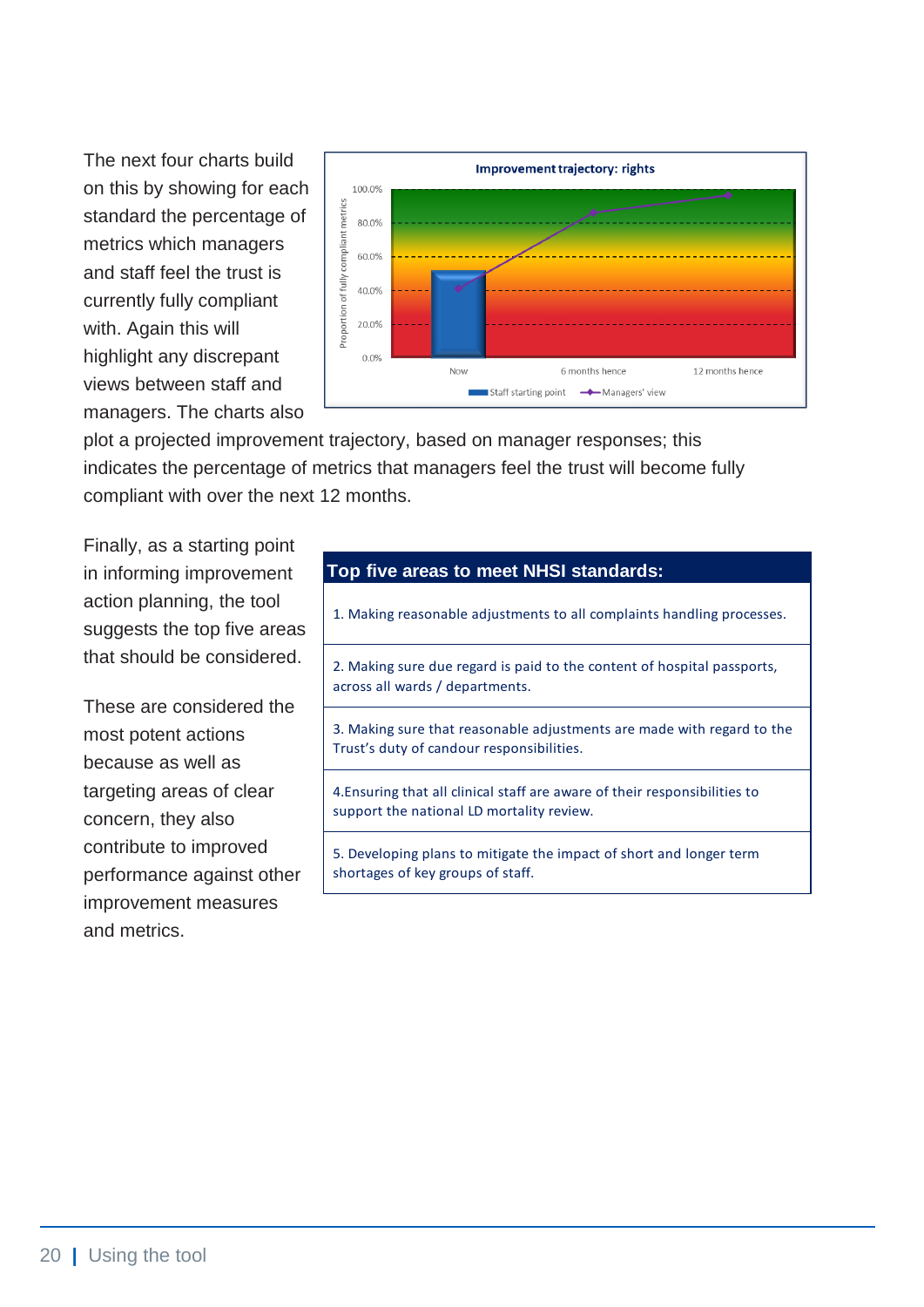### <span id="page-21-0"></span>Action plan

Improvement action plans should aim to maximise overall compliance against all standards.

Clicking on the 'action plan' button on any page navigates users to this screen:

| ×              | LeDeR Focused Improvement Toolkit for Acute Trusts 3.3 - Excel<br>п<br>$\times$                                                                                                                                      |                               |                                                                                                                                                                                                                           |                                                                       |                                                                                                         |                    |
|----------------|----------------------------------------------------------------------------------------------------------------------------------------------------------------------------------------------------------------------|-------------------------------|---------------------------------------------------------------------------------------------------------------------------------------------------------------------------------------------------------------------------|-----------------------------------------------------------------------|---------------------------------------------------------------------------------------------------------|--------------------|
|                | Questions for<br>Home<br>managers                                                                                                                                                                                    | Questions for<br>staff        | <b>Improvement</b><br>summary                                                                                                                                                                                             |                                                                       | Spell check                                                                                             | Print page<br>Save |
|                | NHSI learning disability improvement standards: action plan                                                                                                                                                          |                               |                                                                                                                                                                                                                           |                                                                       |                                                                                                         |                    |
|                | Complete the columns below by inserting relevant information concerning your action plan.                                                                                                                            |                               |                                                                                                                                                                                                                           |                                                                       |                                                                                                         |                    |
|                | <b>Improvement Measure</b>                                                                                                                                                                                           | <b>Type of plan</b><br>needed | Think about things like                                                                                                                                                                                                   | What needs to be done to achieve the standard / sustain<br>adherence? | Who will be responsible for When does it need to<br>making sure it happens?<br>$\overline{\phantom{a}}$ | be done by?        |
| R1             | Trusts must have measures in<br>place to promote anti<br>discriminatory practice in<br>relation to people with<br>learning disabilities.                                                                             | Sustainability<br>plan        | How the Mental Capacity Act<br>is applied; outcomes<br>monitoring; waiting list<br>management; reasonable<br>adjustments; and access to<br>learning disabilities<br>specialists.                                          |                                                                       |                                                                                                         |                    |
| R <sub>2</sub> | Trusts must demonstrate that<br>reasonable adjustments are<br>made to care pathways, to<br>allow people with learning<br>disabilities to access highly<br>personalised care, and to<br>achieve equality of outcomes. | Improvement<br>plan           | The use of health passports;<br>meeting information and<br>communication needs:<br>adapted assessments; care<br>coordination; environmental<br>modifications; outcomes<br>monitoring; access to<br>specialists; training. |                                                                       |                                                                                                         |                    |
|                | Trusts must demonstrate that<br>they vigilantly monitor any<br>R3 restrictions or deprivations of<br>liberty associated with the<br>delivery of care and treatment.                                                  | Improvement<br>plan           | Policies; training; user<br>involvement; governance; and<br>data driven practice.                                                                                                                                         |                                                                       |                                                                                                         |                    |
|                | Trusts must have processes to<br>investigate and learn lessons<br>R5 if people with learning                                                                                                                         | Improvement                   | <b>Engagement with LeDeR</b><br>programme; governance<br>structures: data analysis: and                                                                                                                                   |                                                                       |                                                                                                         | ≂<br>Þ.            |

Users should use this template to record initial reflections on the improvement summary and actions as a result. (In view of the amount of text that may need to be entered, a 'spell check' button is included on this page).

The template automatically prompts users to enter an 'improvement plan' for any improvement measures that have not yet been achieved. For those that are currently being achieved, users are prompted to enter a 'sustainability plan' – this should be a record of what will be done to ensure that current performance is maintained.

The 'Think about…' column indicates the sorts of wider considerations relevant to each improvement measure; it is not bespoke.

Those completing the action plan should carefully consider their actions in response to the 'top five recommendations' identified on the improvement summary page. We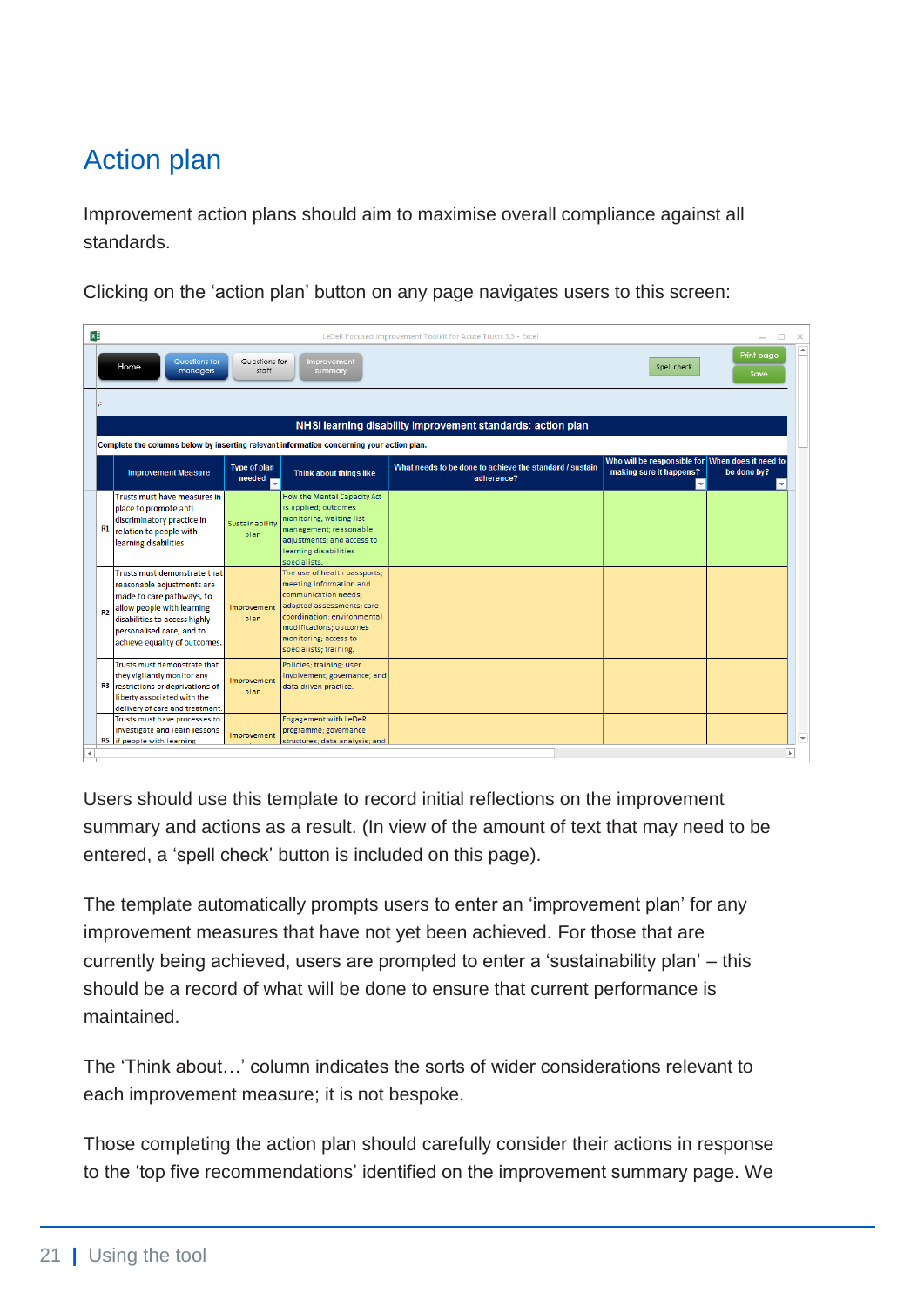also recommend careful attention to those standards about which staff and managers expressed widely discrepant views on current performance.

We recognise that NHS trusts routinely use their own action planning and implementation processes and systems, and this template is not intended to replace them. Trusts may well decide to transfer the improvement action plan to the templates they use locally.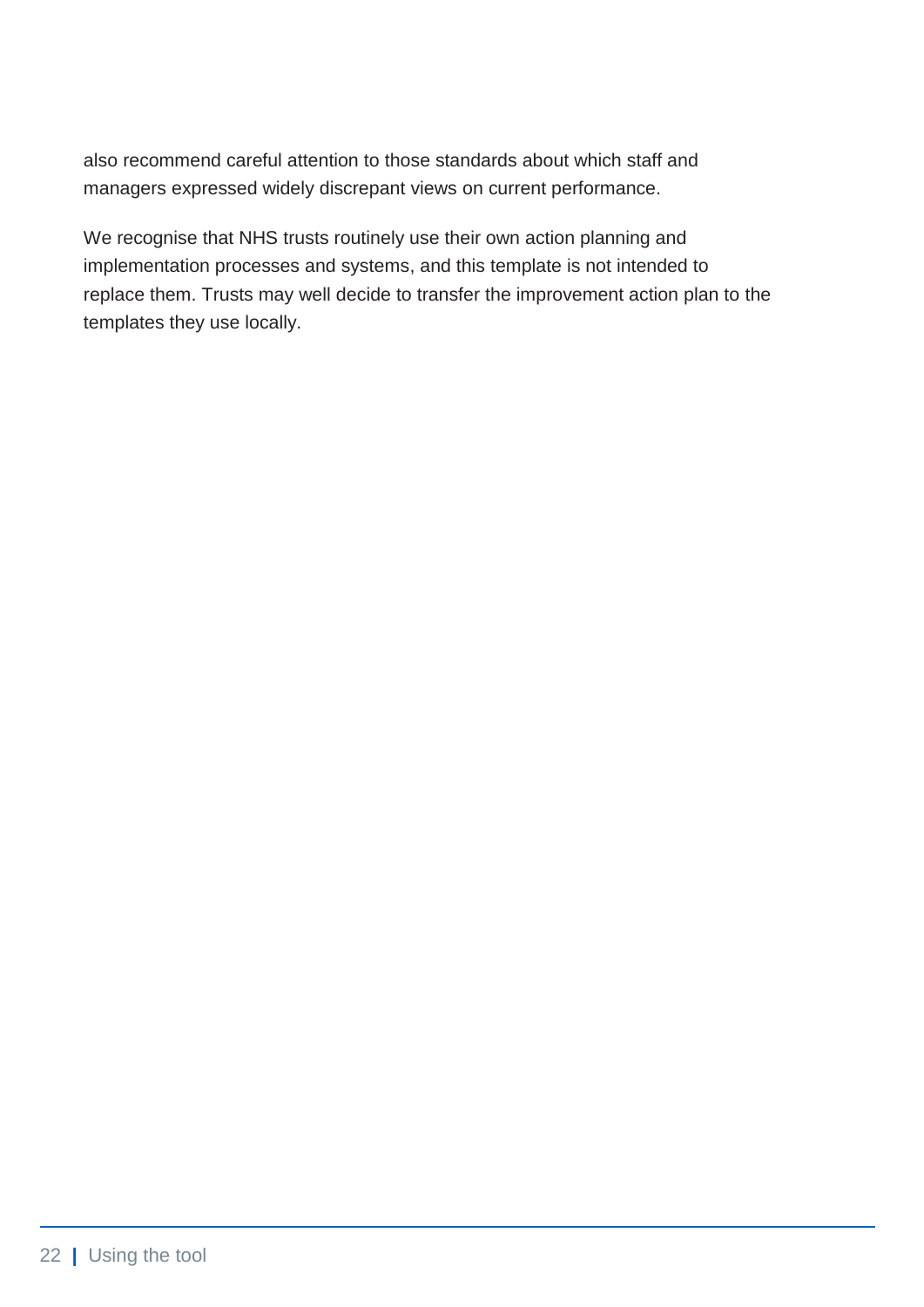# <span id="page-23-0"></span>Appendix 1: User-defined outcomes

### Standard 1: Respecting and protecting people's rights



People expect these outcomes:

- 1. If people are waiting to be seen, someone gets in touch to check how they are doing; and to let them know how much longer they will be waiting.
- 2. Appointments are at convenient times of day and in places that people can easily access.
- 3. Staff look at people's hospital passports.
- 4. Staff make the reasonable adjustments that are written in people's hospital passports.
- 5. Staff check whether people have had an annual health check and help them get one if needed.
- 6. Staff check if people need any other health screening and if they do, tell them how to get it.
- 7. Staff ask people how it is best to communicate with them.
- 8. Staff document how a person shows they are in pain and use this information when supporting a person.
- 9. People have a key contact for their health issues and know how to get hold of them.
- 10. Staff give people advice about how to stay healthy.
- 11. If people have used a service before, next time they present staff will already know they have a learning disability.
- 12. If people have used services before, next time they present staff will already know what reasonable adjustments are helpful to them.
- 13. If people have not used services before, unless presenting as an emergency, staff already know they have a learning disability and what reasonable adjustments are helpful.
- 14. If staff learn new ways of helping people, they share these with other health staff such as GPs.
- 15. If people are unable to make their own choices, their family are involved in deciding what is in their best interests.
- 16. If people are stopped from doing things they want to do or made to do things they don't want to do, staff tell them why and what to do if they are not happy about it.
- 17. If staff stop people leaving a place or tell them that they can't leave, they tell them why and what their rights are.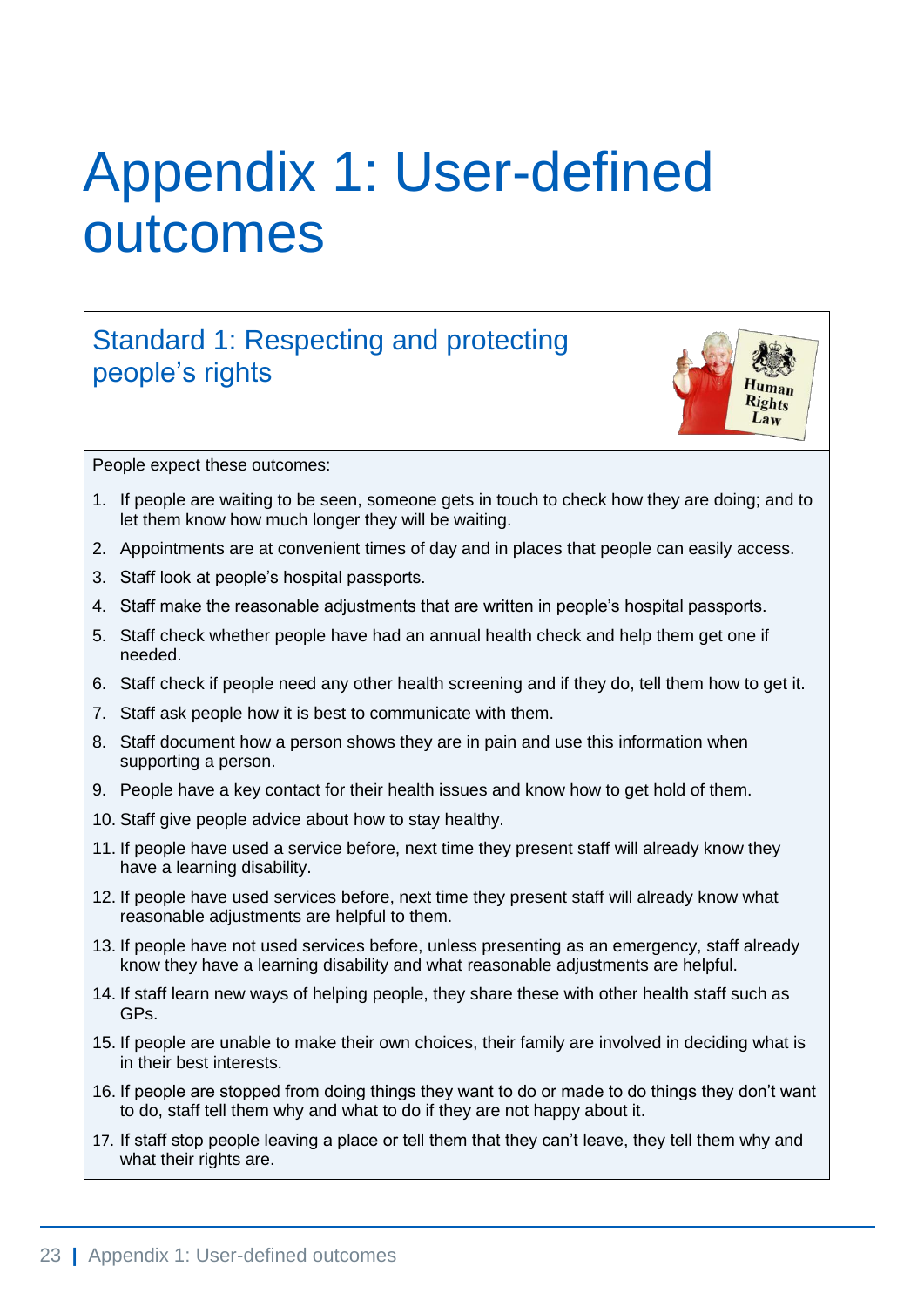#### Standard 2: Inclusion and engagement



People said they expected these outcomes:

- 1. Trusts deliver on their promises.
- 2. Trust actions match their words.
- 3. Staff treat people with dignity/respect.
- 4. Staff tell people what they can expect from services and help them to understand their rights.
- 5. Staff explain to people that they have a right to make their own choices about their care and treatment.
- 6. Staff spend time asking and listening to people's views and worries about their health.
- 7. People are asked what outcomes they hope their treatment will lead to.
- 8. People are included in all meetings about their health (unless they choose not to be).
- 9. Staff help people prepare for meetings and make sure they are fully involved.
- 10. People are given information about meetings that have happened, in a way that makes it easier for them to understand.
- 11. People know who the senior managers are and how to contact them.
- 12. People are encouraged to say what is good or bad about their services.
- 13. If there is a problem or mistakes are made, staff tell people and say that they are sorry.
- 14. People are given information about how to complain.
- 15. People don't worry that they will be treated badly because they make a complaint.
- 16. People feel they can tell any member of staff they have a concern.
- 17. People are told that there is independent help for them if they want to make a complaint.
- 18. If people complain they are listened to by staff and their complaint is taken seriously.
- 19. If people complain, they are told how it will be investigated and kept informed all the way through.
- 20. If people complain they are told what will be done differently in future.
- 21. If staff think a person is at risk of abuse they are helped to understand safeguarding processes.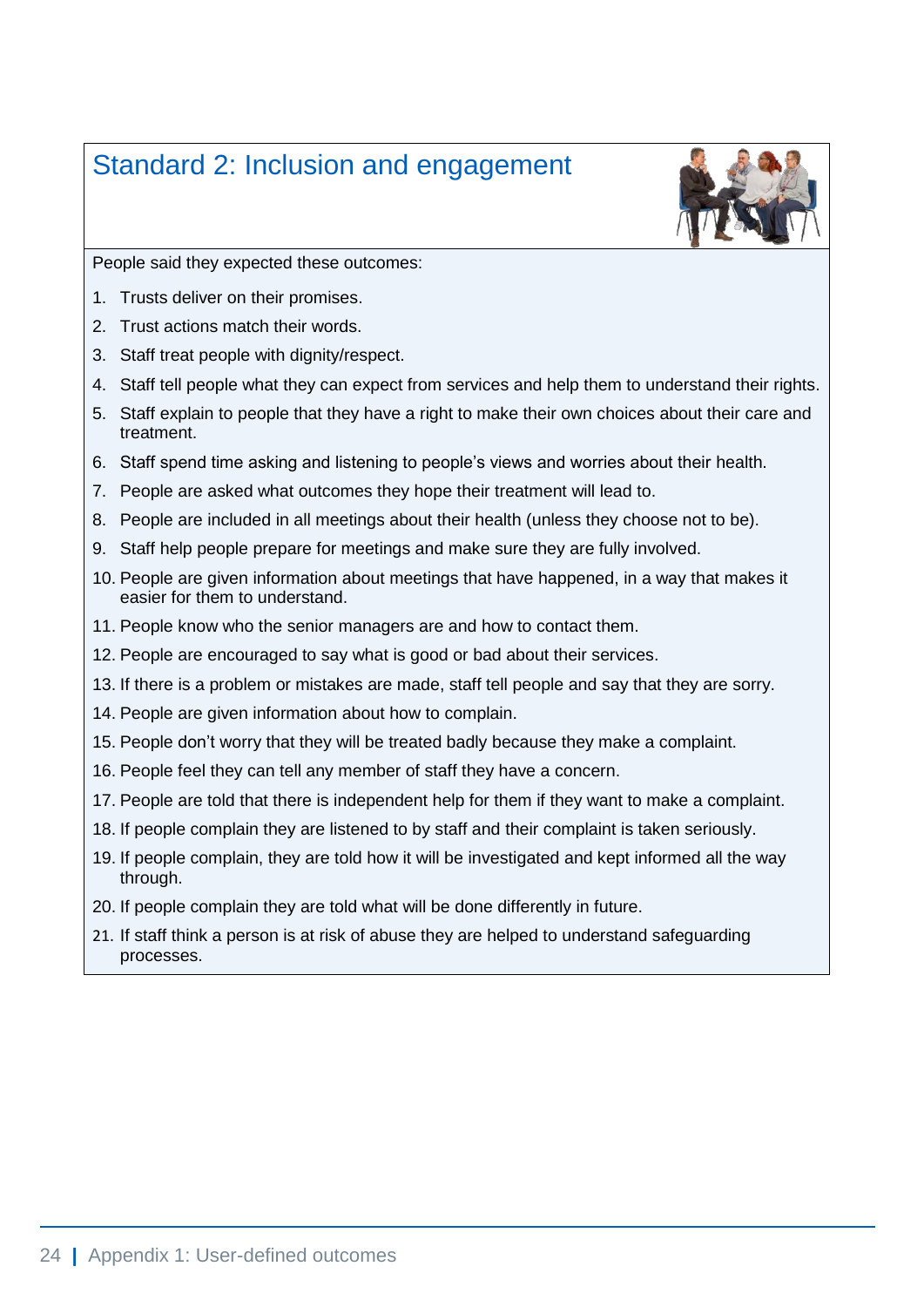### Standard 3: Workforce



People said they expected these outcomes:

- 1. People are seen by staff who have the right knowledge and skills to help them.
- 2. People feel that they are respected and not treated any worse than other people, simply because they have a learning disability.
- 3. Staff understand what a learning disability is and how it affects people.
- 4. Staff know about reasonable adjustments and talk to people about the extra help and support they need.
- 5. Staff use assessment tools and approaches that are suitable for people with a learning disability, so that they can be fully involved.
- 6. Staff know how to communicate and support people to make their own choices.
- 7. Staff help families and carers understand how to spot if a person's health is getting worse and to know what to do about it.
- 8. If people are seen by health staff from more than one team or trust, they work well together and share important information.